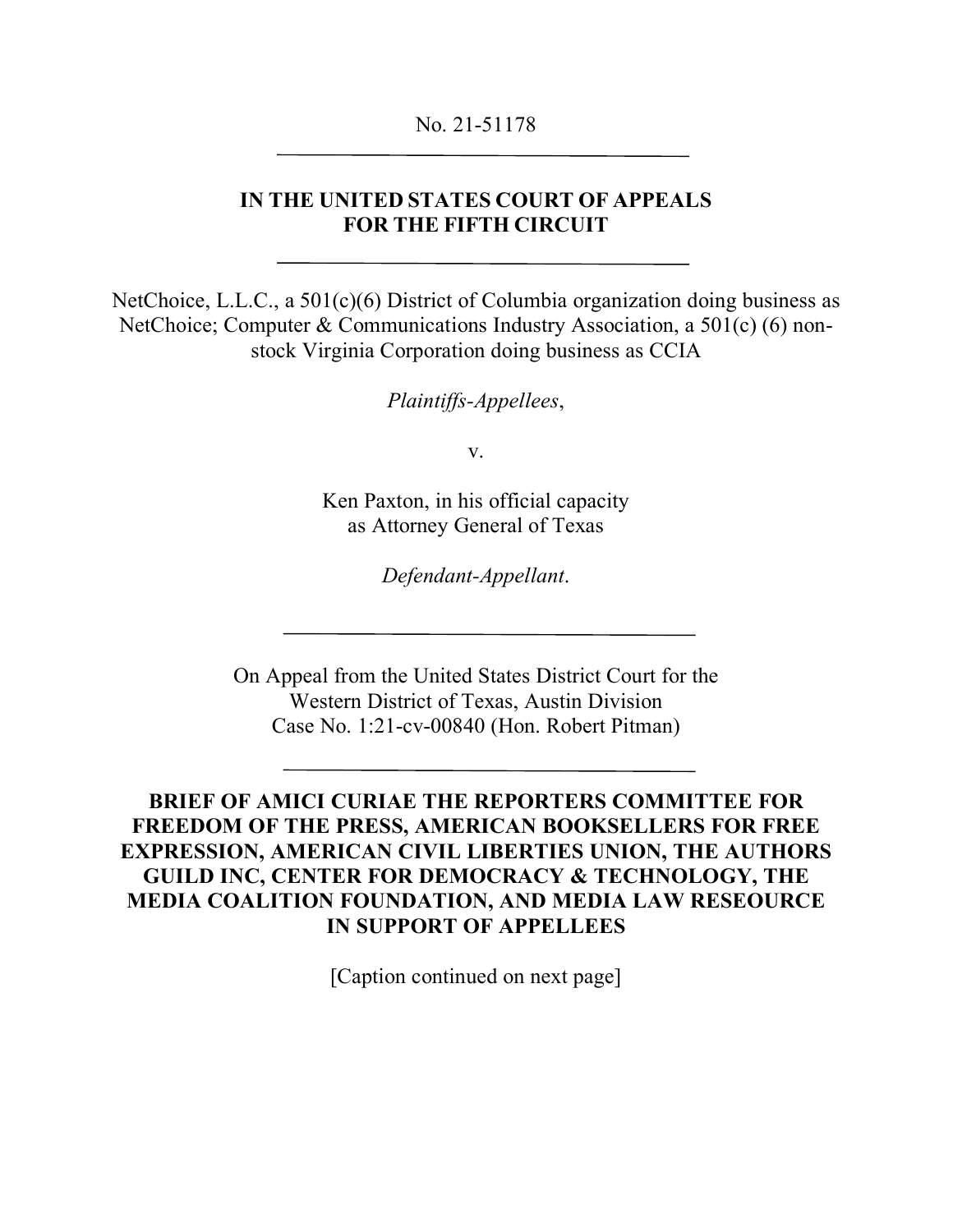Bruce D. Brown *Counsel of Record for Amici Curiae* Katie Townsend Gabe Rottman Grayson Clary Gillian Vernick REPORTERS COMMITTEE FOR FREEDOM OF THE PRESS 1156 15th St. NW, Suite 1020 Washington, D.C. 20005 Telephone: (202) 795-9300 Facsimile: (202) 795-9310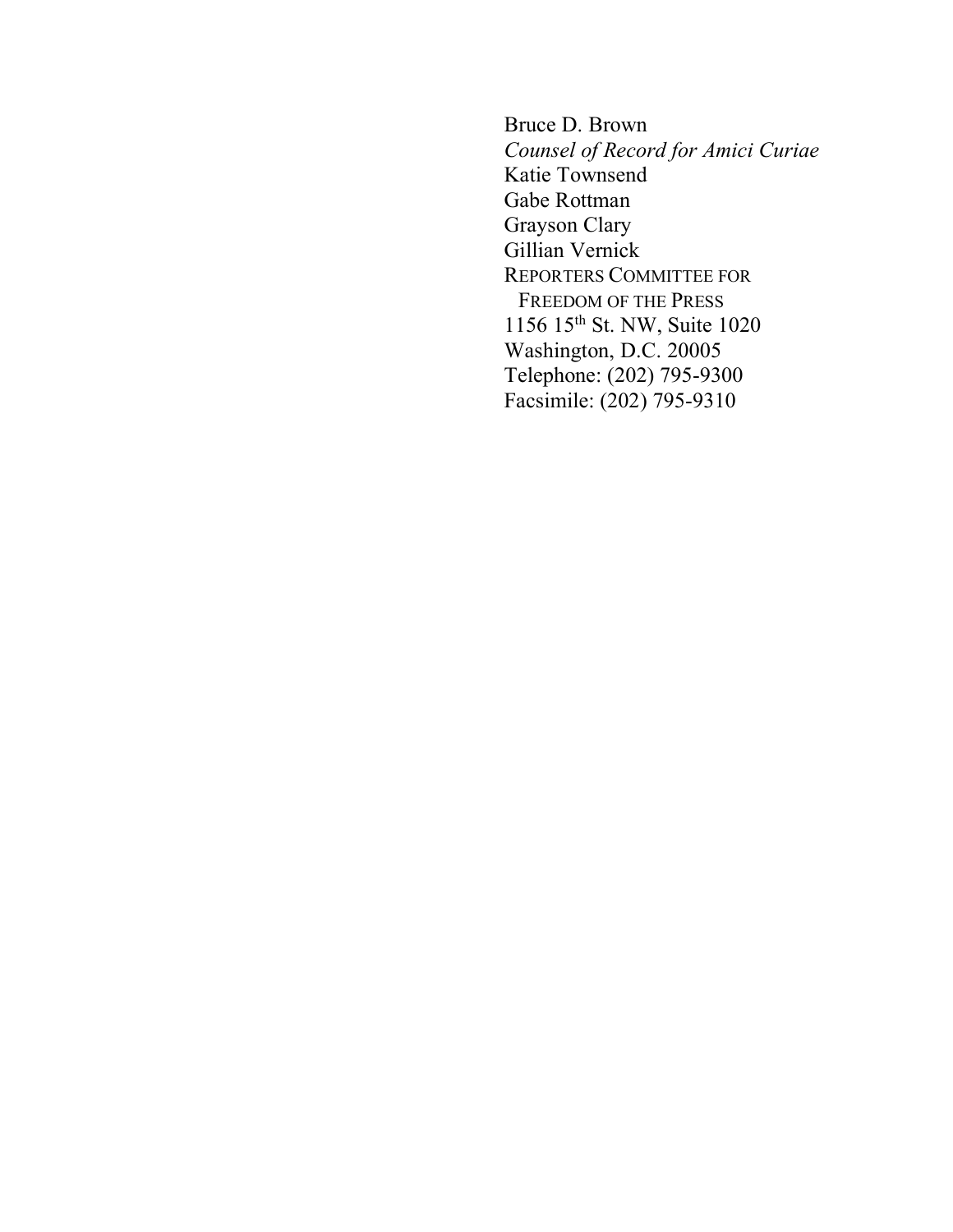#### **CERTIFICATE OF INTERESTED PERSONS**

The undersigned counsel of record certifies that, in addition to the persons and entities listed in Plaintiffs-Appellees' Certificate of Interested Persons, the following listed persons and entities as described in the fourth sentence of Circuit Rule 28.2.1 have an interest in the outcome of this case. These representations are made in order that the judges of this Court may evaluate possible disqualification.

#### **Amicus Curiae:**

**Reporters Committee for Freedom of Press.** The Reporters Committee for Freedom of the Press is an unincorporated association of reporters and editors with no parent corporation and no stock.

**American Booksellers for Free Expression.** American Booksellers for Free Expression is an initiative of the American Booksellers Association. The American Booksellers Association has no parent corporation and no publicly held corporation owns 10% or more of its stock.

**American Civil Liberties Union.** The American Civil Liberties Union (ACLU) is a non-profit entity that does not have a parent corporation. No publicly held corporation owns 10% or more of any stake or stock in amicus curiae ACLU.

**The Authors Guild Inc.** The Authors Guild Inc. has no parent corporation and no publicly held corporation owns 10% or more of its stock.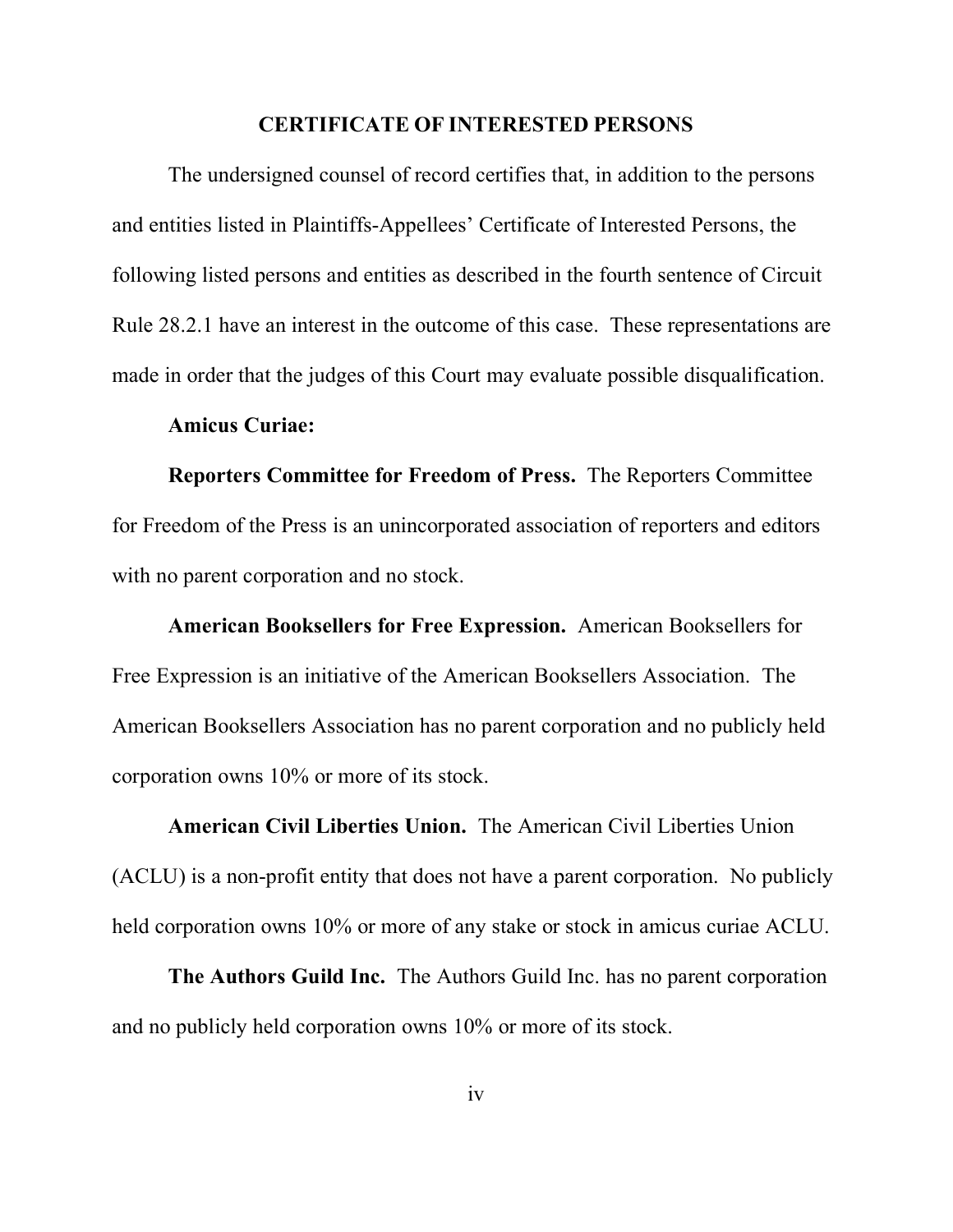**Center for Democracy & Technology.** The Center for Democracy & Technology has no parent corporation and, because it is a non-stock corporation, no publicly held corporation owns 10% or more of its stock.

# **Media Coalition Foundation.** The Media Coalition Foundation has no parent corporation and no publicly held corporation owns 10% or more of its stock.

**Media Law Resource Center.** The Media Law Resource Center has no parent corporation and issues no stock.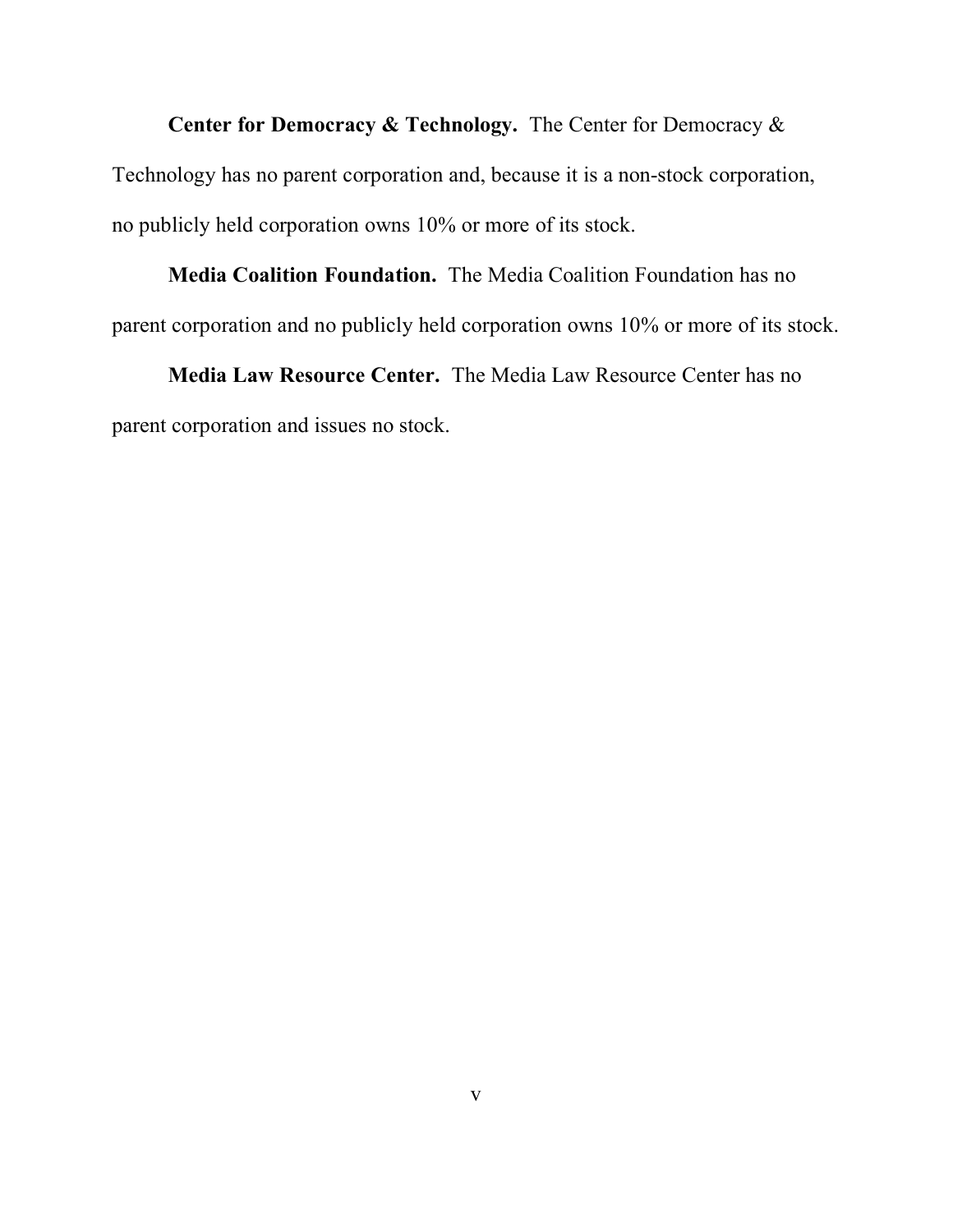# **TABLE OF CONTENTS**

|     |    | STATEMENT OF IDENTITY AND INTEREST OF AMICI CURIAE1                                                                                                                                                |    |
|-----|----|----------------------------------------------------------------------------------------------------------------------------------------------------------------------------------------------------|----|
|     |    |                                                                                                                                                                                                    |    |
|     |    |                                                                                                                                                                                                    |    |
|     |    |                                                                                                                                                                                                    |    |
|     |    |                                                                                                                                                                                                    |    |
| I.  |    | The must-carry provisions of HB 20 regulate—and unconstitutionally<br>infringe—the editorial freedom that the First Amendment protects5                                                            |    |
|     |    | A. The First Amendment flatly prohibits the government from<br>imposing its preferred editorial viewpoint on private publishers5                                                                   |    |
|     | B. | Appellant's arguments in defense of HB 20 would allow the<br>State of Texas to impose its editorial judgment not only on the<br>new forms of digital media it targets now, but also on traditional | 9  |
| II. |    | The transparency provisions of HB 20 likewise target—and<br>unconstitutionally burden—the free exercise of editorial discretion. 13                                                                |    |
|     |    | A. The transparency provisions of HB 20 cannot be severed from<br>the statute's viewpoint-discriminatory must-carry mandate14                                                                      |    |
|     |    | B. Even if they stood alone, the transparency provisions of HB 20<br>would unconstitutionally infringe the protected exercise of                                                                   | 16 |
| Ш.  |    | The flaws in HB 20's provisions are exacerbated by the fact that the                                                                                                                               |    |
|     |    |                                                                                                                                                                                                    |    |
|     |    |                                                                                                                                                                                                    |    |
|     |    |                                                                                                                                                                                                    |    |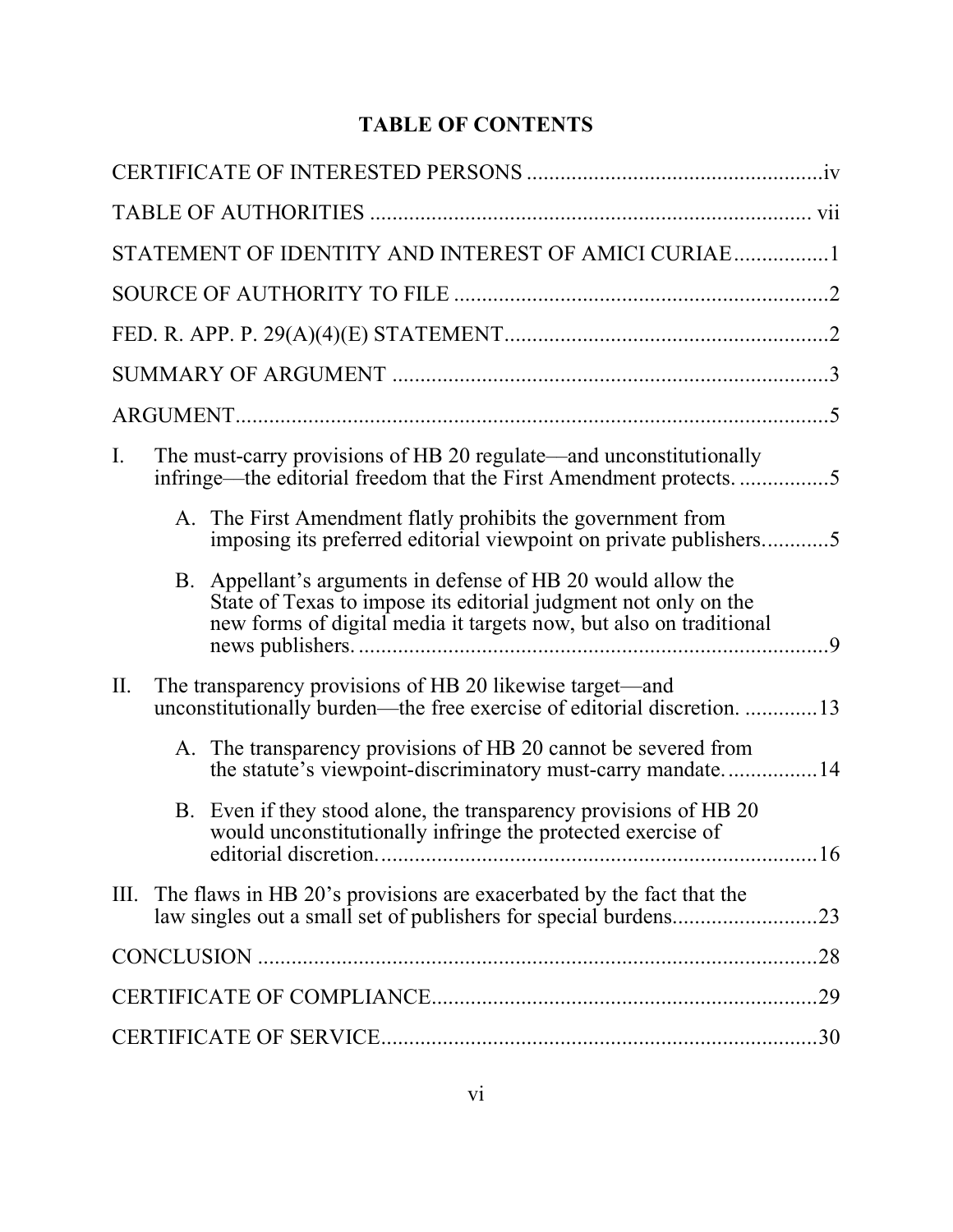# **TABLE OF AUTHORITIES**

# **CASES**

| Am. Meat Institute v. U.S. Dep't of Agric.,                             |     |
|-------------------------------------------------------------------------|-----|
| Arcara v. Cloud Books, Inc.,                                            |     |
| Ark. Writers' Project, Inc. v. Ragland,                                 |     |
| Branzburg v. Hayes,                                                     |     |
| Buckley v. Valeo,                                                       |     |
| Bullfrog Films, Inc. v. Wick,                                           |     |
| Caraccioli v. Facebook, Inc.,<br>167 F. Supp. 3d 1056 (N.D. Cal. 2016), |     |
| Cent. Hudson Gas & Elec. Corp. v. Pub. Serv. Comm'n of N.Y.,            |     |
| City Council of Los Angeles v. Taxpayers for Vincent,                   |     |
| City of Lakewood v. Plain Dealer Publ'g Co.,                            | 24  |
| Columbia Broad. Sys., Inc. v. Democratic Nat'l Comm.,                   |     |
| Desnick v. Am. Broad. Cos., Inc.,                                       |     |
| Edenfield v. Fane,                                                      | .21 |
| Ent. Software Ass'n v. Blagojevich,                                     |     |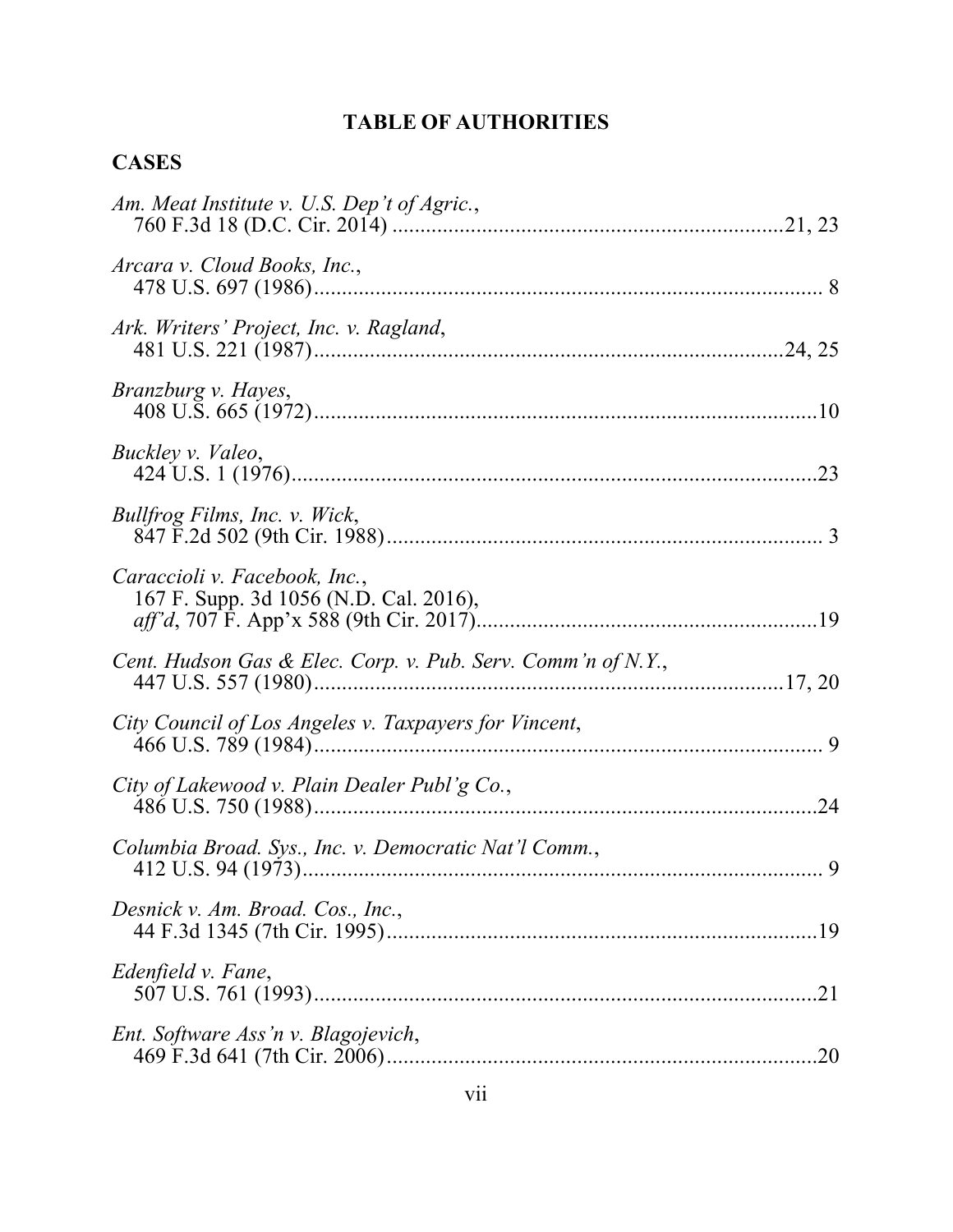| e-ventures Worldwide, LLC v. Google, Inc.,                 |  |
|------------------------------------------------------------|--|
| First Nat'l Bank of Bos. v. Bellotti,                      |  |
| Grosjean v. Am. Press Co.,                                 |  |
| Herbert v. Lando,                                          |  |
| <i>Iancu v. Brunetti,</i>                                  |  |
| Jian Zhang v. Baidu.com Inc.,                              |  |
| La Tiejira v. Facebook, Inc.,                              |  |
| Langdon v. Google, Inc.,                                   |  |
| Matal v. Tam,                                              |  |
| McConnell v. FEC,                                          |  |
| Miami Herald Publ'g Co. v. Tornillo,                       |  |
| Minneapolis Star & Tribune Co. v. Minn. Comm'r of Revenue, |  |
| Murphy v. Twitter, Inc.,                                   |  |
| N.Y. Times Co. v. Sullivan,                                |  |
| Nat'l Institute of Family & Life Advocates v. Becerra,     |  |
|                                                            |  |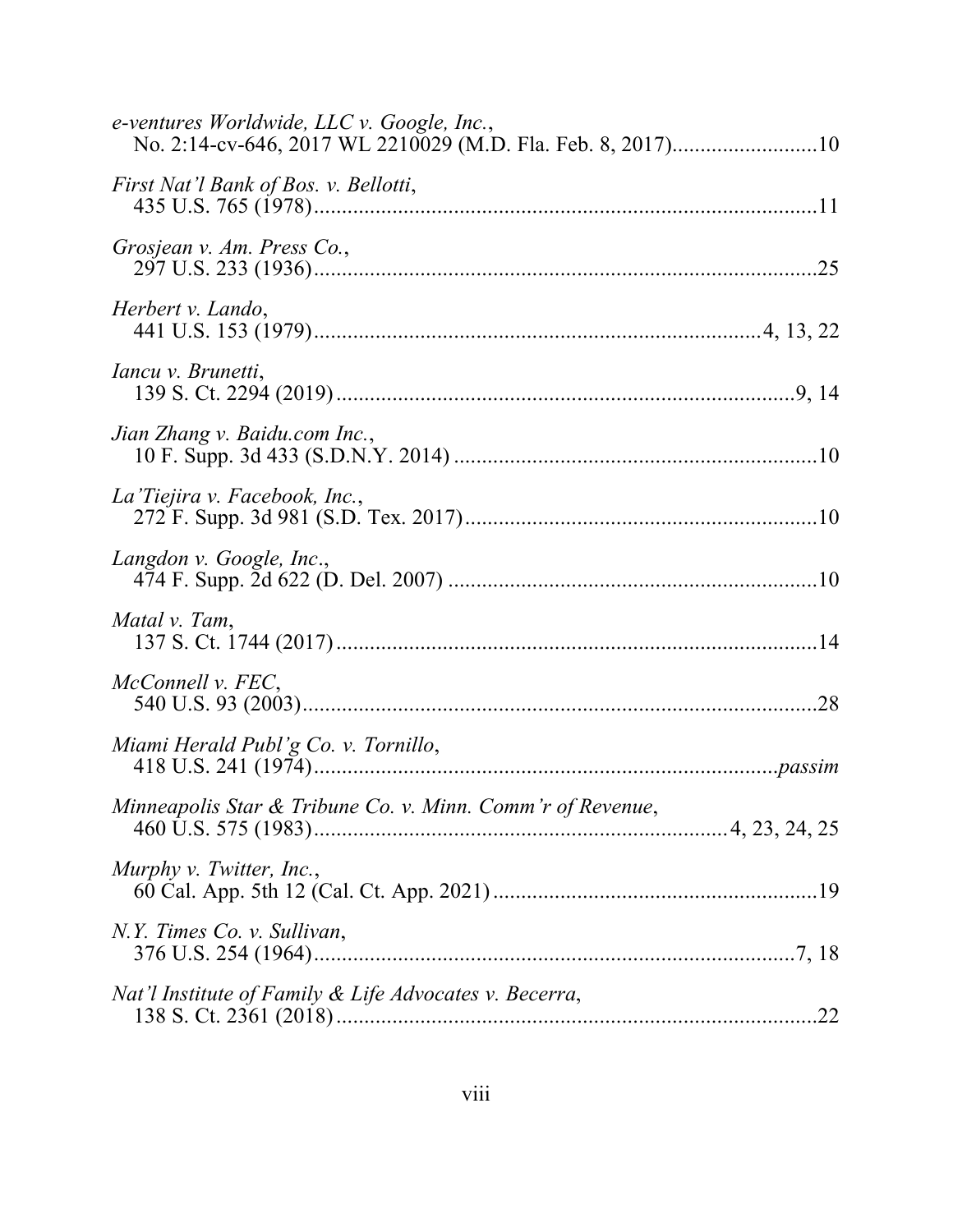| Newspaper Guild of Greater Phila., Loc. 10 v. NLRB,                                                                                             |     |
|-------------------------------------------------------------------------------------------------------------------------------------------------|-----|
| Packingham v. North Carolina,                                                                                                                   |     |
| Passaic Daily News v. NLRB,                                                                                                                     |     |
| Pittsburgh Press Co. v. Pittsburgh Comm'n on Human Relations,                                                                                   |     |
| Prager Univ. v. Google LLC,                                                                                                                     |     |
| Pub. Citizen v. La. Att'y Disciplinary Bd.,                                                                                                     |     |
| Quincy Cable TV, Inc. v. FCC,                                                                                                                   |     |
| R.J. Reynolds Tobacco Co. v. FDA,<br>696 F.3d 1205 (D.C. Cir. 2012),<br>overruled on other grounds, Am. Meat Institute v. U.S. Dep't of Agric., | .20 |
| Reno v. ACLU,                                                                                                                                   | .15 |
| Robinson v. Hunt County,                                                                                                                        |     |
| Search King, Inc. v. Google Tech., Inc.,<br>No. CIV-02-1457, 2003 WL 21464568 (W.D. Okla. May 27, 2003)10                                       |     |
| Sorrell v. IMS Health Inc.,                                                                                                                     |     |
| Tah v. Glob. Witness Publ'g, Inc.,                                                                                                              |     |
| Turner Broad. Sys., Inc. v. FCC,                                                                                                                |     |
| United States v. O'Brien,                                                                                                                       |     |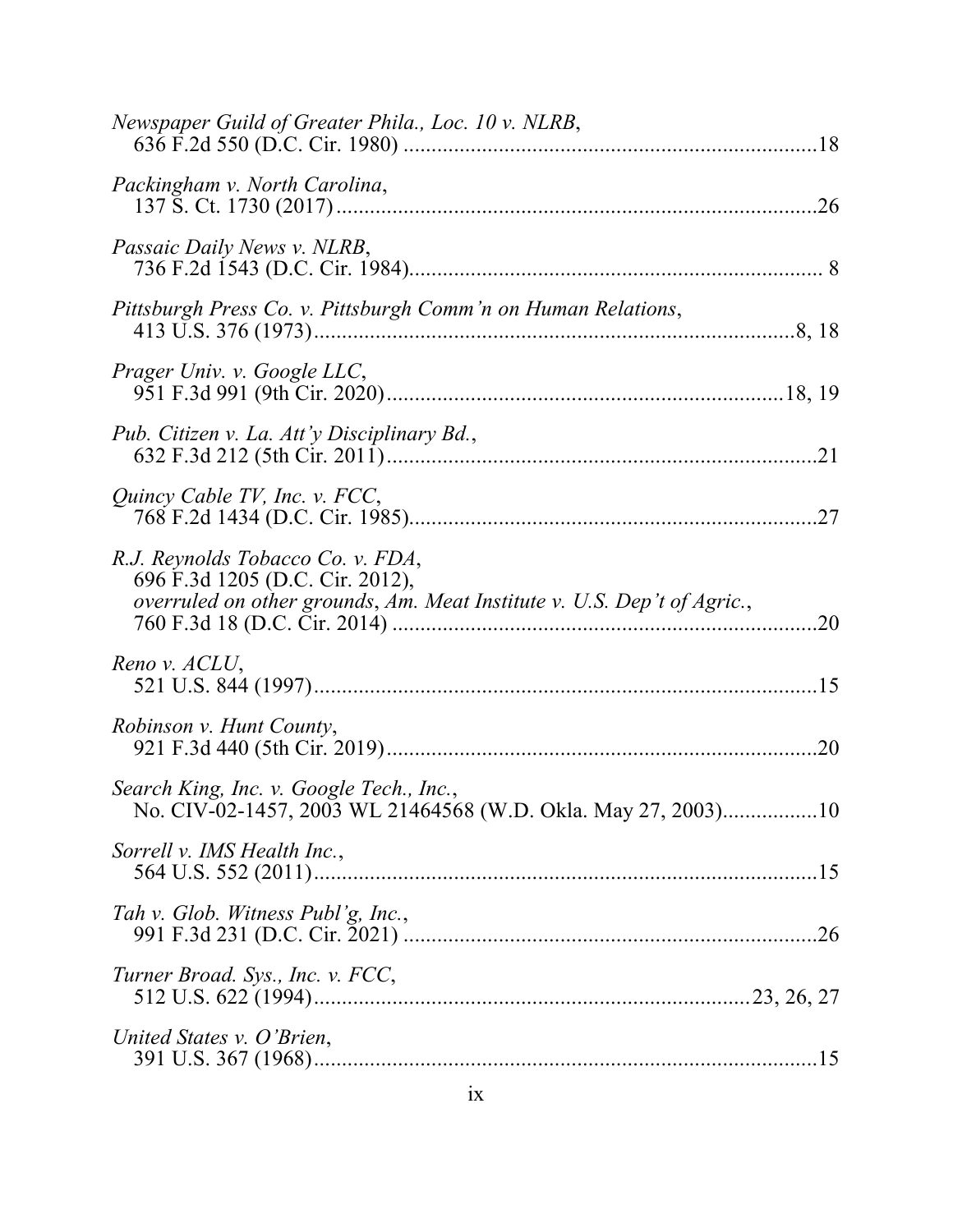| Veilleux v. Nat'l Broad. Co.,                                                                                                         |    |
|---------------------------------------------------------------------------------------------------------------------------------------|----|
| Whole Woman's Health v. Hellerstedt,                                                                                                  |    |
| Wis. Educ. Ass'n Council v. Walker,                                                                                                   |    |
| <i>Wooley v. Maynard,</i>                                                                                                             |    |
| Zauderer v. Off. of Disciplinary Couns. of Sup. Ct. of Ohio,                                                                          |    |
| <b>STATUTES</b>                                                                                                                       |    |
|                                                                                                                                       |    |
|                                                                                                                                       |    |
|                                                                                                                                       |    |
|                                                                                                                                       |    |
|                                                                                                                                       |    |
|                                                                                                                                       |    |
|                                                                                                                                       |    |
|                                                                                                                                       |    |
| <b>OTHER AUTHORITIES</b>                                                                                                              |    |
| Anthony Lewis, Nixon and a Right of Reply, N.Y. Times, Mar. 24, 1974, at<br>E2                                                        |    |
| Caitlin Vogus & Emma Llansó, Ctr. for Democracy & Tech., Making<br>Transparency Meaningful: A Framework for Policymakers (Dec. 2021), | 21 |
| Elisa Shearer, More than Eight-in-Ten Americans Get News from Digital<br>Devices, Pew Research Center (Jan. 12, 2021),                |    |
|                                                                                                                                       |    |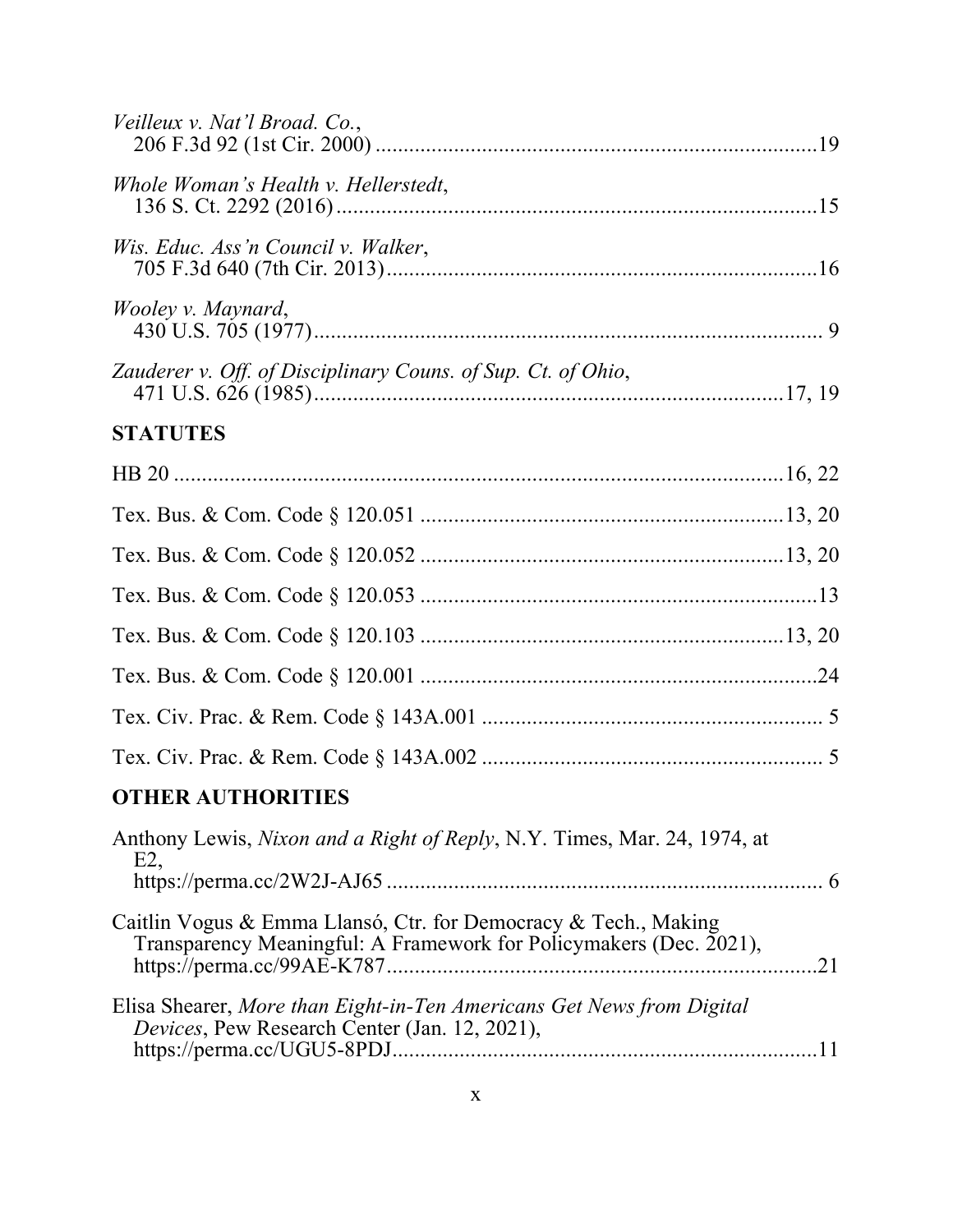| Greg Abbot (@GregAbbott_TX), Twitter (Mar. 5, 2021, 9:35 PM),                                                                                                                                                 | $\overline{\phantom{a}3}$ |
|---------------------------------------------------------------------------------------------------------------------------------------------------------------------------------------------------------------|---------------------------|
|                                                                                                                                                                                                               |                           |
| New York Times Opinion Guest Essays, N.Y. Times,                                                                                                                                                              |                           |
| Our Approach to Newsworthy Content, Meta (Jan. 19, 2022),                                                                                                                                                     |                           |
| Our Approach to Policy Development and Enforcement Philosophy, Twitter,                                                                                                                                       |                           |
| Policies and Standards, Wash. Post,                                                                                                                                                                           |                           |
| Press Release, Ken Paxton, Att'y Gen. of Texas, AG Paxton Issues Civil<br>Investigative Demands to Five Leading Tech Companies Regarding<br>Discriminatory and Biased Policies and Practices (Jan. 13, 2021), | 6                         |
| Press Release, Off. of the Tex. Governor, Governor Abbott Signs Law<br>Protecting Texans from Wrongful Social Media Censorship (Sept. 9,<br>$2021$ ),                                                         | .22                       |
| Standards and Ethics, N.Y. Times,                                                                                                                                                                             |                           |
| The Santa Clara Principles on Transparency and Accountability in Content<br>Moderation,                                                                                                                       |                           |
| William Baude, Severability First Principles, 109 Va. L. Rev. (forthcoming<br>2023),                                                                                                                          | .15                       |
| William O. Douglas, The Bill of Rights Is Not Enough, in The Great Rights                                                                                                                                     |                           |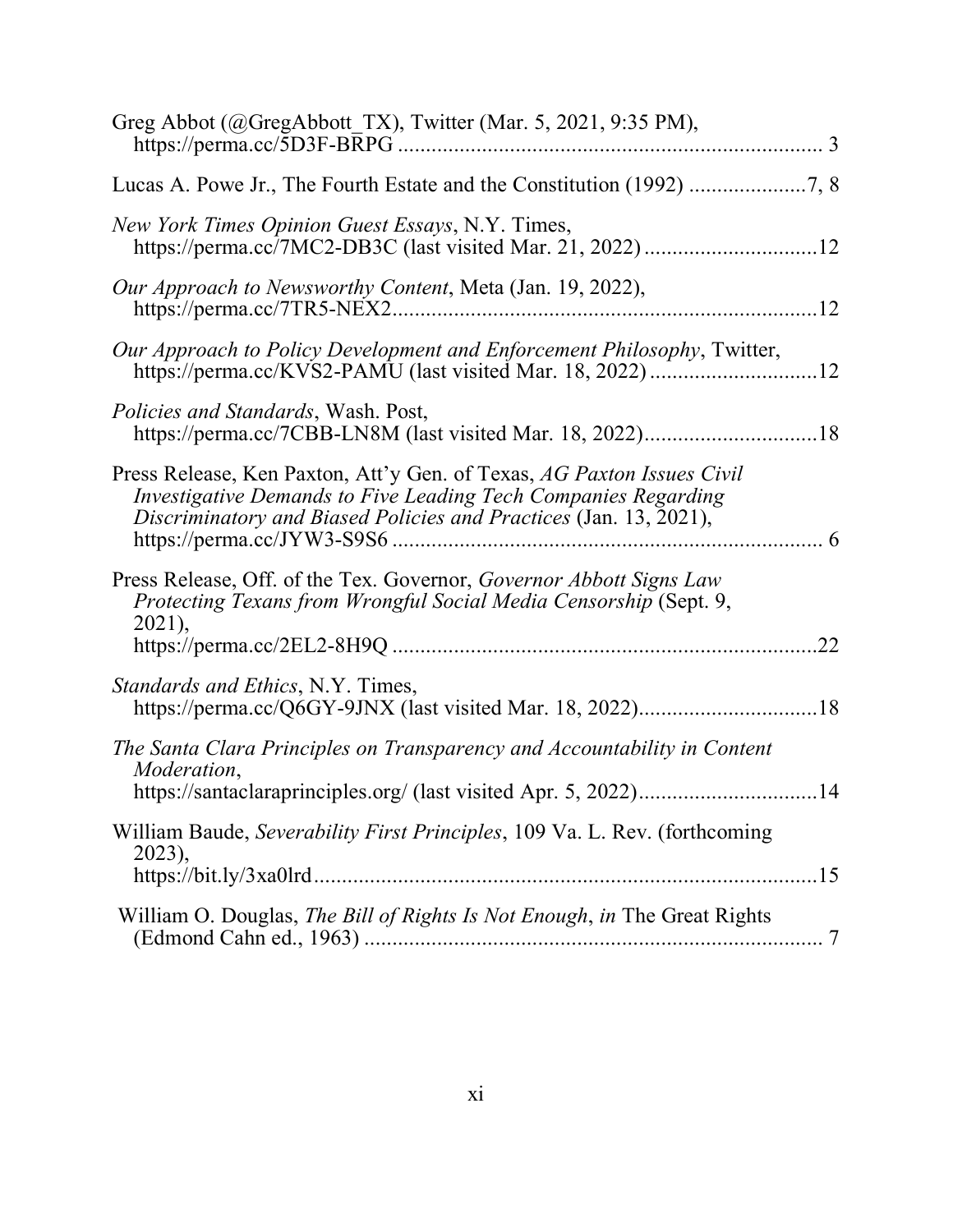#### **STATEMENT OF IDENTITY AND INTEREST OF AMICI CURIAE**

Amici curiae are the Reporters Committee for Freedom of the Press (the "Reporters Committee"), American Booksellers for Free Expression, American Civil Liberties Union, the Authors Guild Inc., Center for Democracy & Technology, the Media Coalition Foundation, and Media Law Resource Center (collectively, "amici"). As organizations that defend the First Amendment rights of journalists and news organizations, amici respectfully submit this brief in support of Plaintiffs-Appellees to highlight the threat posed to foundational press freedoms by the Texas statute that Plaintiffs-Appellees challenge in this case.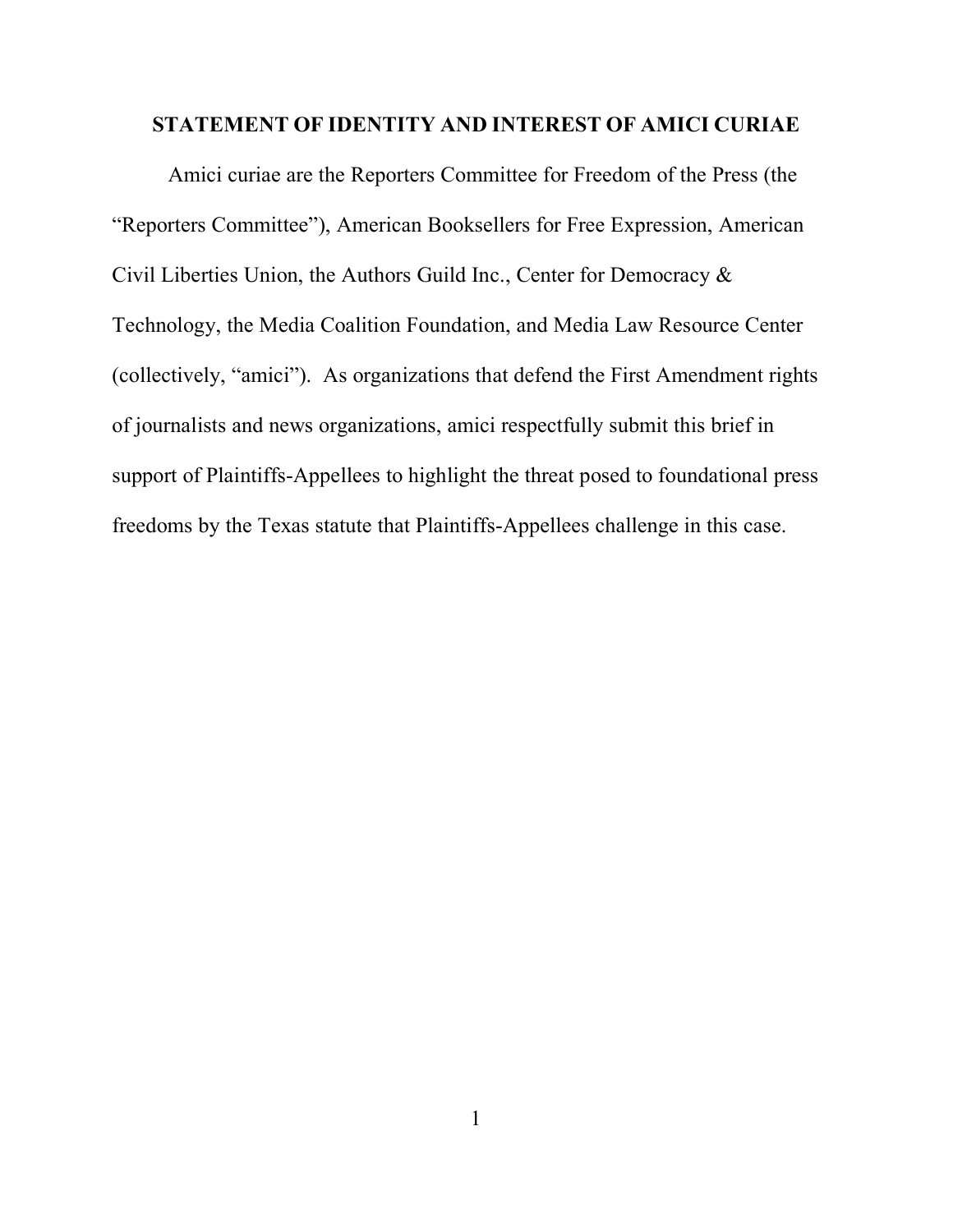## **SOURCE OF AUTHORITY TO FILE**

Counsel for Plaintiffs-Appellees and Defendant-Appellant have consented to the filing of this brief. *See* Fed. R. App. P. 29(a)(2).

## **FED. R. APP. P. 29(A)(4)(E) STATEMENT**

Amici declare that:

- 1. no party's counsel authored the brief in whole or in part;
- 2. no party or party's counsel contributed money intended to fund preparing or submitting the brief; and
- 3. no person, other than amici, their members or their counsel,

contributed money intended to fund preparing or submitting the brief.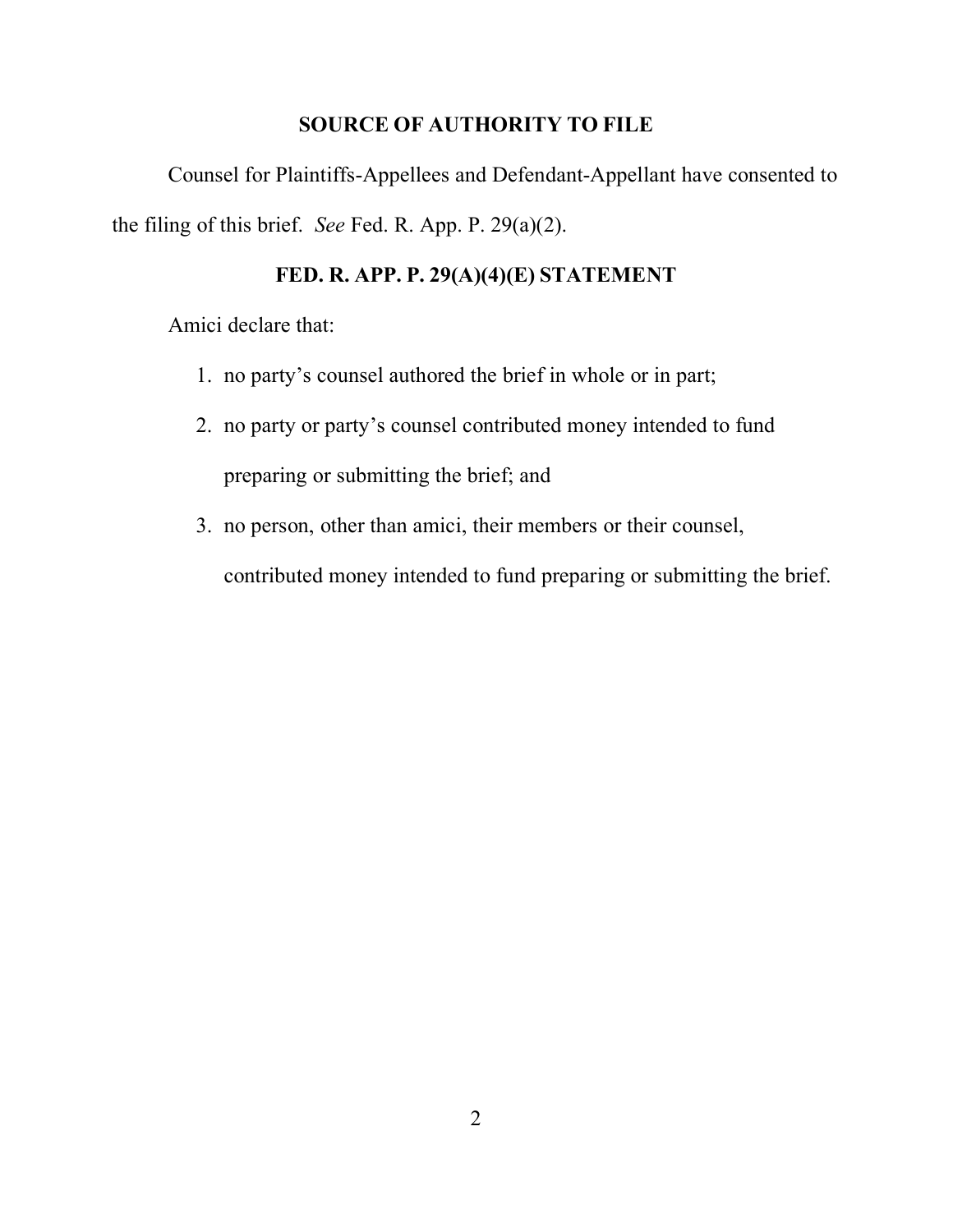#### **SUMMARY OF ARGUMENT**

The First Amendment "erects a virtually insurmountable barrier" around a publisher's exercise of editorial judgment. *Miami Herald Publ'g Co. v. Tornillo*, 418 U.S. 241, 259 (1974) (White, J., concurring). That bulwark is a necessary, fundamental protection for freedom of the press, one that Texas would weaken in order to regulate perceived bias in the editorial practices of large social media firms that state officials believe are "[s]ilencing conservative views." Greg Abbot  $(Q)$ GregAbbott TX), Twitter (Mar. 5, 2021, 9:35 PM), https://perma.cc/5D3F-BRPG. But the "danger inherent in government editorial oversight, even in the interest of 'balance,' is well established." *Bullfrog Films, Inc. v. Wick*, 847 F.2d 502, 510 (9th Cir. 1988). The rationales the State offers for mandating "balance" here, if accepted, would erode bedrock constitutional guarantees—not just for the new forms of digital media the State targets now, but also for more traditional forms of media that might draw the government's antagonism in the future. The district court rightly enjoined the effort, and this Court should affirm.

The challenged statute, HB 20, is unconstitutional several times over. It prohibits covered platforms from declining to publish content because they object to its viewpoint, substituting the State's own editorial judgment for that of a private publisher in violation of the rule recognized in *Tornillo*.While Appellant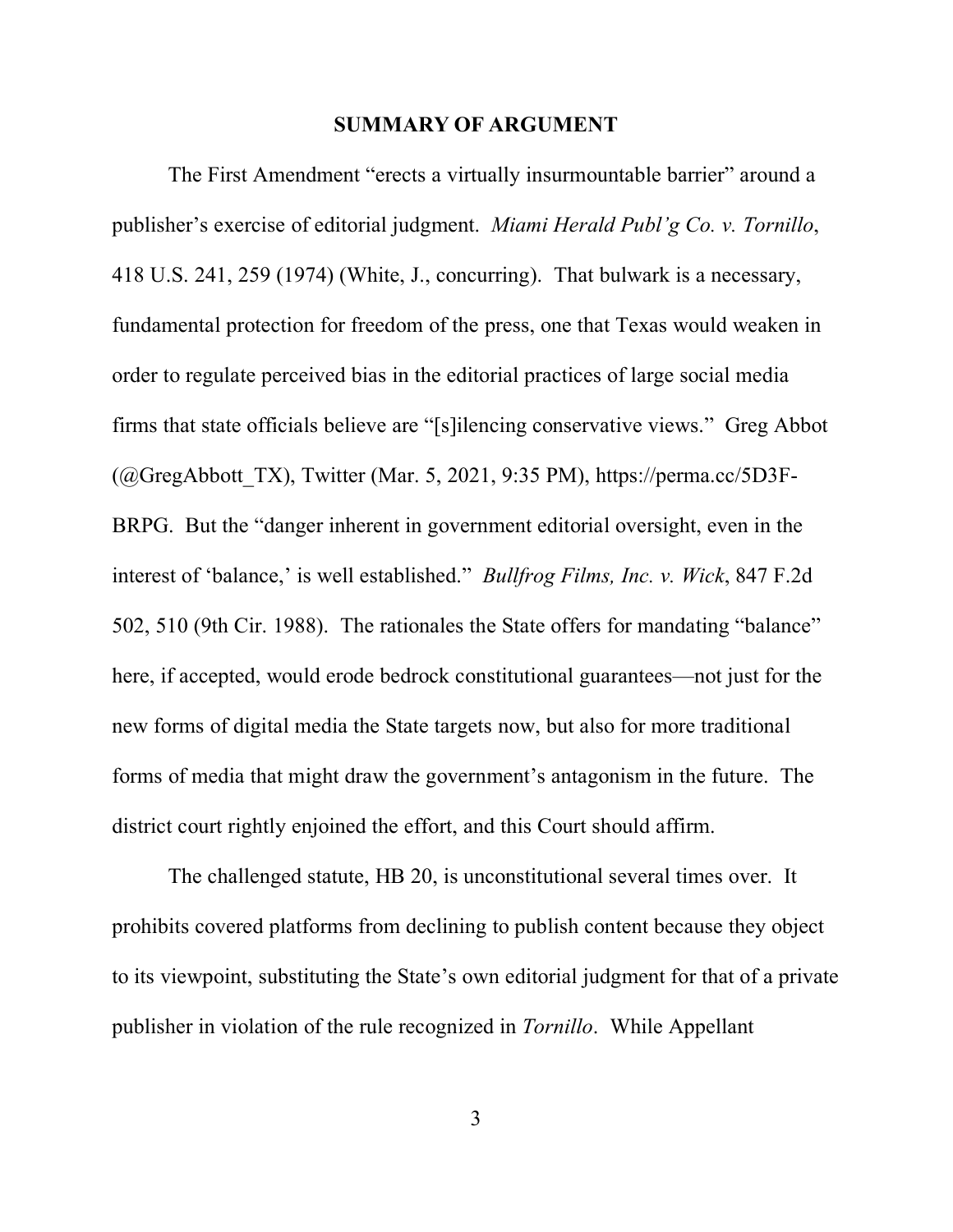maintains that *Tornillo* does not control this case, the State's proposed distinctions between new and old media do not in fact distinguish covered platforms from newspapers, and this Court must reject any rule that would entitle Texas to police the objectivity of a Dallas daily. That central defect is compounded by transparency provisions that "subject[] the editorial process to private or official examination" without anything approaching an adequate justification, an intrusion that cannot "survive constitutional scrutiny as the First Amendment is presently construed." *Herbert v. Lando*, 441 U.S. 153, 174 (1979). And even if those flaws standing alone did not make clear HB 20's constitutional invalidity, the fact that the statute as a whole targets "only a handful of publishers" requires this Court to conduct a searching First Amendment review even *if* the law could imaginably be characterized as an economic regulation—which it cannot. *Minneapolis Star & Tribune Co. v. Minn. Comm'r of Revenue*, 460 U.S. 575, 591 (1983).

Some amici take no position on how the social media platforms targeted by HB 20 exercise their editorial discretion; others have expressed a diversity of views, some of them critical. But whatever the vices or virtues of any social media firm's particular choices about the content it hosts on its platform, HB 20 would cut short those conversations in favor of conformity to a single governmentimposed view. That intrusion cannot be sustained without undermining core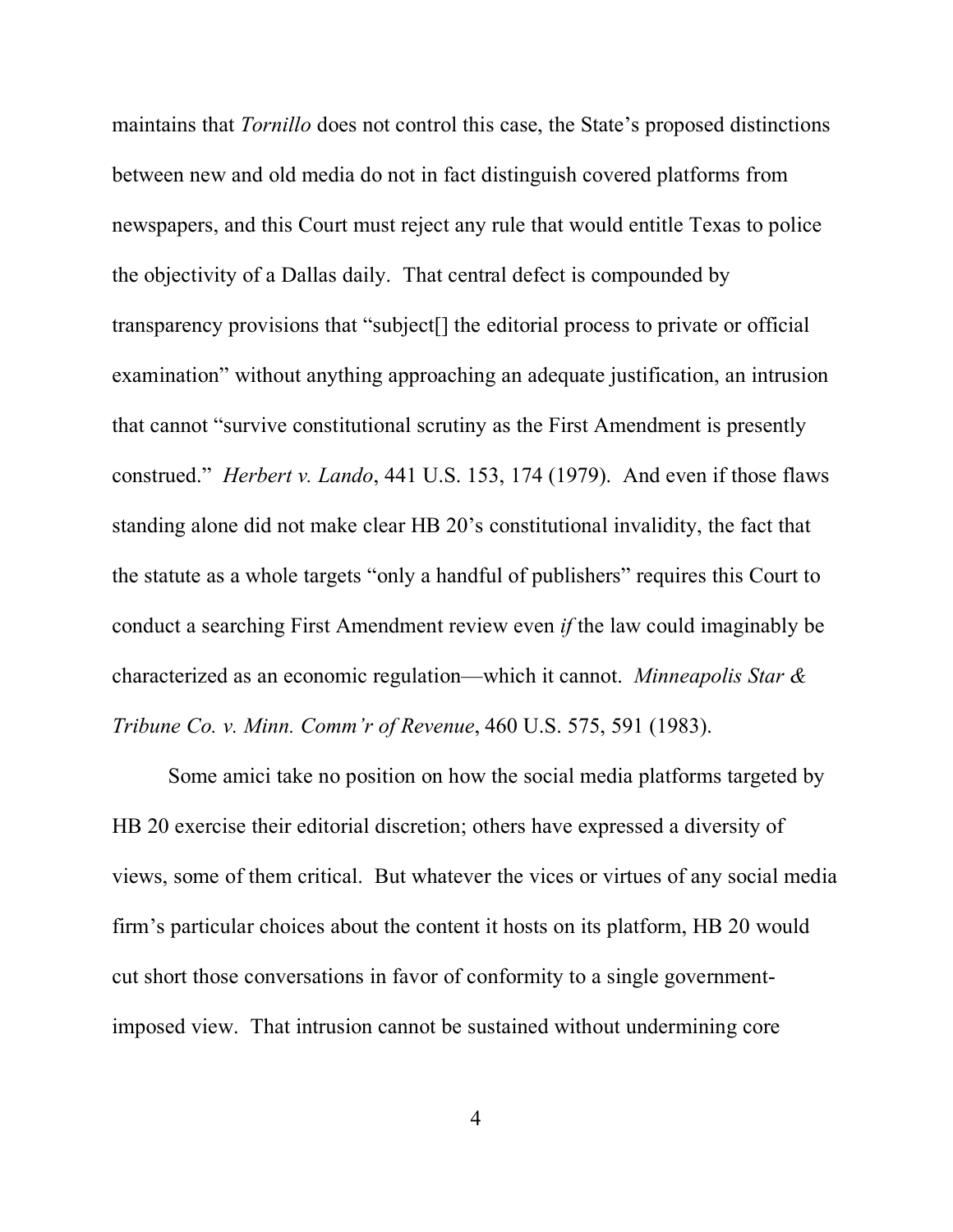principles upon which freedom of the press depends. Accordingly, for the reasons given herein, amici respectfully urge the Court to affirm the preliminary injunction.

#### **ARGUMENT**

## **I. The must-carry provisions of HB 20 regulate––and unconstitutionally infringe––the editorial freedom that the First Amendment protects.**

A. The First Amendment prohibits the government from imposing its preferred editorial viewpoint, even a notionally neutral one, on private publishers.

The heart of HB 20 is its requirement that covered platforms not "censor a user" on the basis of the "viewpoint" the user expresses. Tex. Civ. Prac. & Rem. Code  $\S$  143A.002.<sup>1</sup> In other words, it prohibits covered platforms from exercising their own judgment as to which viewpoints they would like to publish and curate.

The Supreme Court's decision in *Miami Herald Publishing Co. v. Tornillo* controls judicial review of that mandate. There, the Court unanimously affirmed that the First Amendment forbids governmental interference in editorial decisionmaking when it held unconstitutional Florida's "right of reply" statute, which "grant[ed] a political candidate a right to equal space to reply to criticism and attacks on his record by a newspaper." *Tornillo*, 418 U.S. at 243, 258. Then,

Under the statute, to censor "means to block, ban, remove, deplatform, demonetize, de-boost, restrict, deny equal access or visibility to, or otherwise discriminate against expression." Tex. Civ. Prac. & Rem. Code § 143A.001.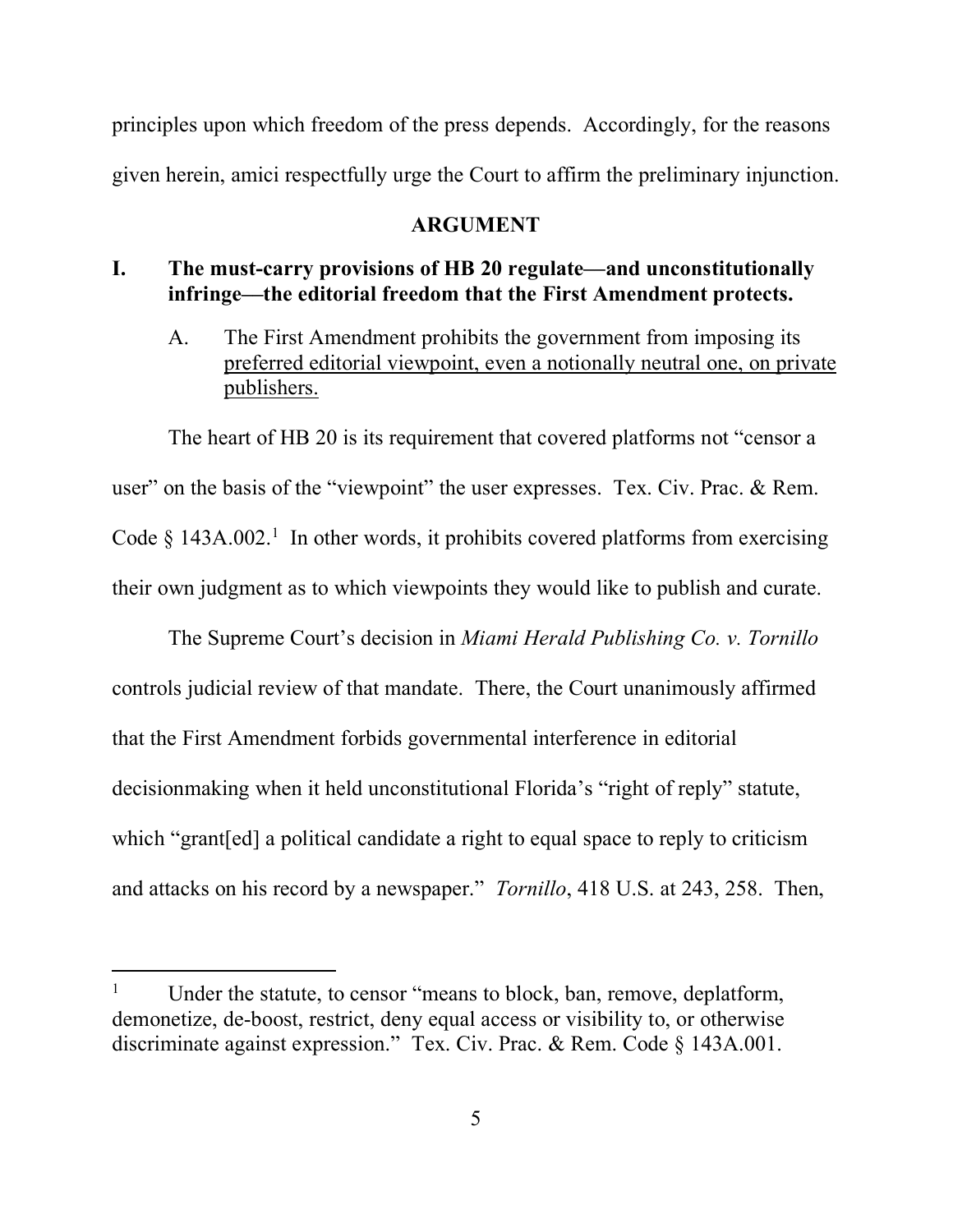as now, debates about editorial fairness were widely understood as proxies for broader political disagreements in American life.<sup>2</sup> Against that backdrop, the Court made clear that those disagreements cannot be legislated away; that state control of the "choice of material" to include in a newspaper cannot be "exercised consistent with First Amendment guarantees," *id*. at 258; and that when an editorial decision deals with the "treatment of public issues and public officials whether fair or unfair"—that core principle applies with all the more force. *Id*.

*Tornillo*'s bar on "government tampering" with "news and editorial content" is central to the integrity and preservation of a free press. *Tornillo*, 418 U.S. at 259 (White, J., concurring). As Chief Justice Burger's opinion emphasized, in addition to the direct threat of censorship raised when the government supervises the "treatment of public issues and public officials," *id.* at 258, a "[g]overnmentenforced right of access inescapably 'dampens the vigor and limits the variety of public debate,'" *id*. at 257 (quoting *N.Y. Times Co. v. Sullivan*, 376 U.S. 254, 279

l

<sup>2</sup> *Compare* Anthony Lewis, *Nixon and a Right of Reply*, N.Y. Times, Mar. 24, 1974, at E2, https://perma.cc/2W2J-AJ65 (noting that President Nixon urged the Justice Department to explore a federal right-of-reply statute because of press coverage of his administration), *with* Press Release, Ken Paxton, Att'y Gen. of Texas, *AG Paxton Issues Civil Investigative Demands to Five Leading Tech Companies Regarding Discriminatory and Biased Policies and Practices* (Jan. 13, 2021), https://perma.cc/JYW3-S9S6 (resolving to investigate the "removing and blocking [of] President Donald Trump from online media platforms").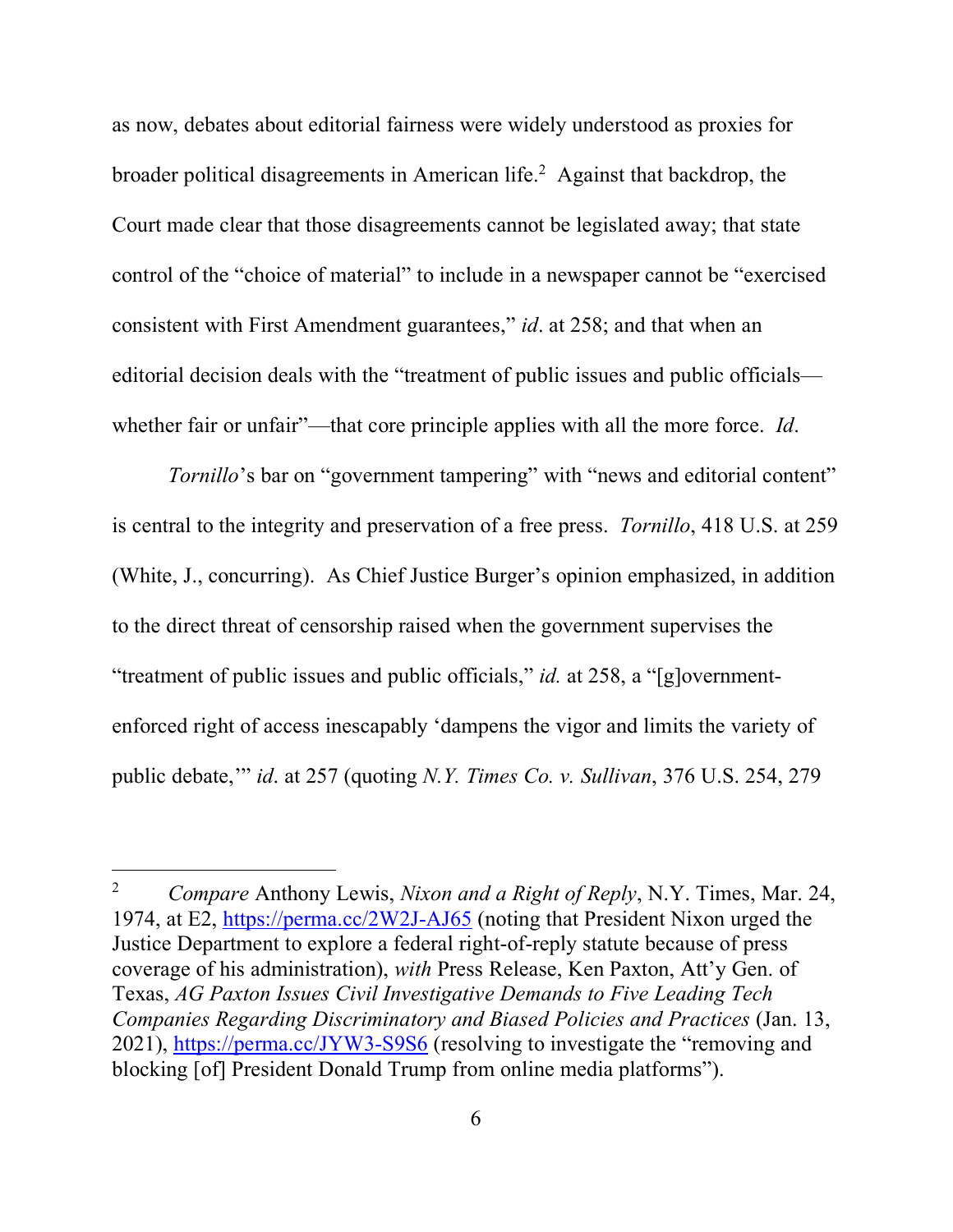(1964)), flattening diverse editorial viewpoints into one pre-approved voice. So too here, where Texas would replace the diversity of approaches currently taken by social media platforms with a single perspective that the State believes is neutral.

The Court's analysis did not turn on a rosy view of how either the *Miami Herald* in particular, or the press in general, exercises the editorial judgment that the Constitution protects. To the contrary, in the first half of the Court's opinion, Chief Justice Burger summarized with sympathy concerns that powerful media corporations "too often hammer[] away on one ideological or political line using [their] monopoly position not to educate people, not to promote debate, but to inculcate in [their] readers one philosophy, one attitude—and to make money." *Tornillo*, 418 U.S. at 253 (quoting William O. Douglas, *The Bill of Rights Is Not Enough*, *in* The Great Rights 124–25 (Edmond Cahn ed., 1963)); *see also* Lucas A. Powe Jr., The Fourth Estate and the Constitution 271 (1992) (noting that a reader "stopping there" would assume that the *Herald* had gone on to lose). "But the balance struck by the First Amendment with respect to the press is that society must take the risk that occasionally debate on vital matters will not be comprehensive and that all viewpoints may not be expressed," *Tornillo*, 418 U.S. at 260 (White, J., concurring), because the dangers posed by the alternative path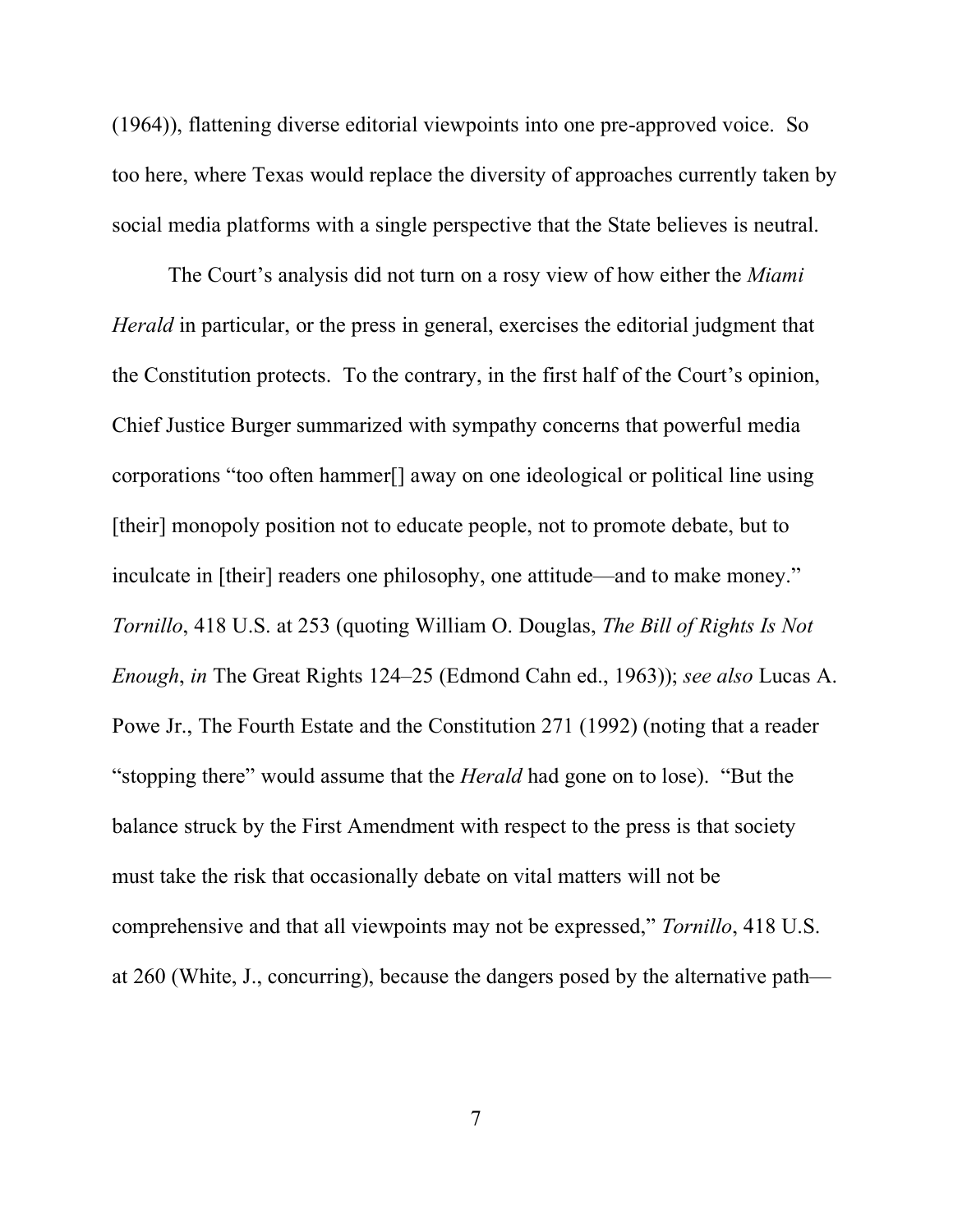assigning the government the power of the censor, to tinker with debate until its subjective and self-fulfilling sense of fairness is satisfied—are far graver.

*Tornillo* states a *per se* rule; the Court did not apply strict, intermediate, or any other form of scrutiny to Florida's right-of-reply statute. Rather, the Court held that "any such compulsion to publish that which reason tells [an editor] should not be published is unconstitutional"—period. *Tornillo*, 418 U.S. at 256; *see also Passaic Daily News v. NLRB*, 736 F.2d 1543, 1557 (D.C. Cir. 1984) ("The Supreme Court has implied consistently that newspapers have absolute discretion to determine the contents of their newspapers."); Powe, *supra*, at 277 ("Because editorial autonomy is indivisible, it must be absolute.").<sup>3</sup> And for good reason: The government's decision to displace an editor's point of view in favor of its own—even a notionally neutral one—is always viewpoint based. That end is "so

<sup>3</sup> Of course, the *Tornillo* rule—though absolute where it applies—does not prohibit all regulation of publishers, including social media platforms. It is only triggered in the first place by state action that directly regulates editorial choices or that has the practical effect of singling out those "exercising the constitutionally protected freedom of the press." *Arcara v. Cloud Books, Inc.*, 478 U.S. 697, 704 (1986). Newspapers are as bound as any other entity by, say, the generally applicable law of antitrust. *See Tornillo*, 418 U.S. at 254. Equally, Appellant's suggestion that invalidating HB 20 (which directly regulates editorial judgments) would call into question the validity of generally applicable anti-discrimination statutes (which regulate commercial acts instead) is a red herring. *See Pittsburgh Press Co. v. Pittsburgh Comm'n on Human Relations*, 413 U.S. 376, 385 (1973).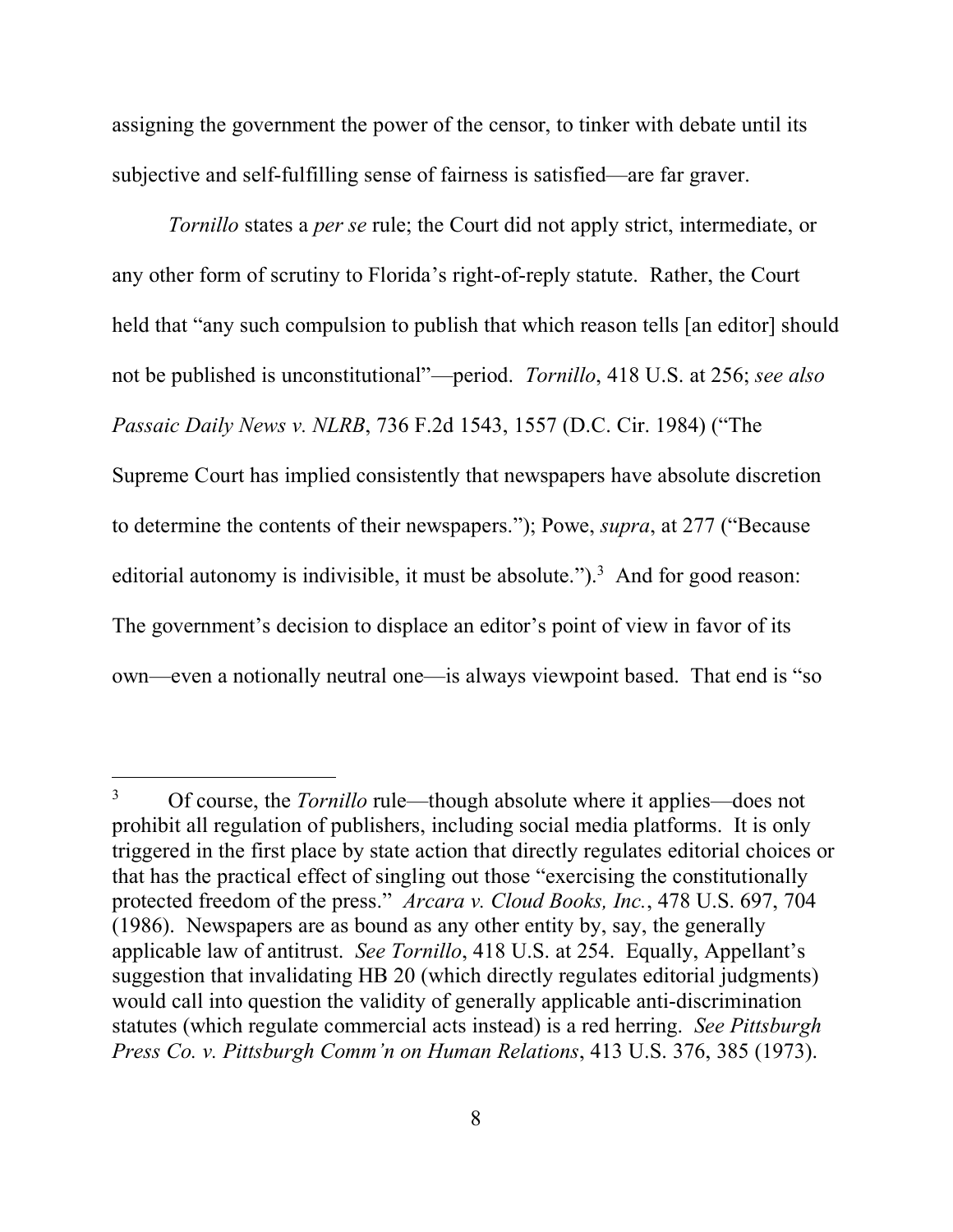plainly illegitimate" as to "immediately invalidate" any statute aimed at it. *City Council of Los Angeles v. Taxpayers for Vincent*, 466 U.S. 789, 804 (1984); *accord Wooley v. Maynard*, 430 U.S. 705, 717 (1977) ("[W]here the State's interest is to disseminate an ideology, . . . such interest cannot outweigh an individual's First Amendment right to avoid becoming the courier for such message."). Like any other case of "viewpoint bias," a finding that the government has usurped the editorial role "end[s] the matter." *Iancu v. Brunetti*, 139 S. Ct. 2294, 2302 (2019).

B. Appellant's arguments in defense of HB 20 would allow the State of Texas to impose its editorial judgment not only on the new forms of digital media it targets now, but also on traditional news publishers.

In defending the suggestion that covered platforms can be prohibited from exercising editorial judgment, Appellant dismisses *Tornillo* as an "outlier precedent about newspapers," Appellant Br. 16, but the State's efforts to distinguish the case away make little sense. The *Tornillo* rule is not the personal property of a closed set of traditional news organizations; it protects a function editorial judgment—regardless of who exercises it.And the State has not, in any event, offered distinctions that successfully distinguish what targeted social media platforms do from what newspapers do. *Cf. Columbia Broad. Sys., Inc. v. Democratic Nat'l Comm.*, 412 U.S. 94, 144–45 (1973) (Stewart, J., concurring) (noting the danger posed by arguments for "greater Government control of press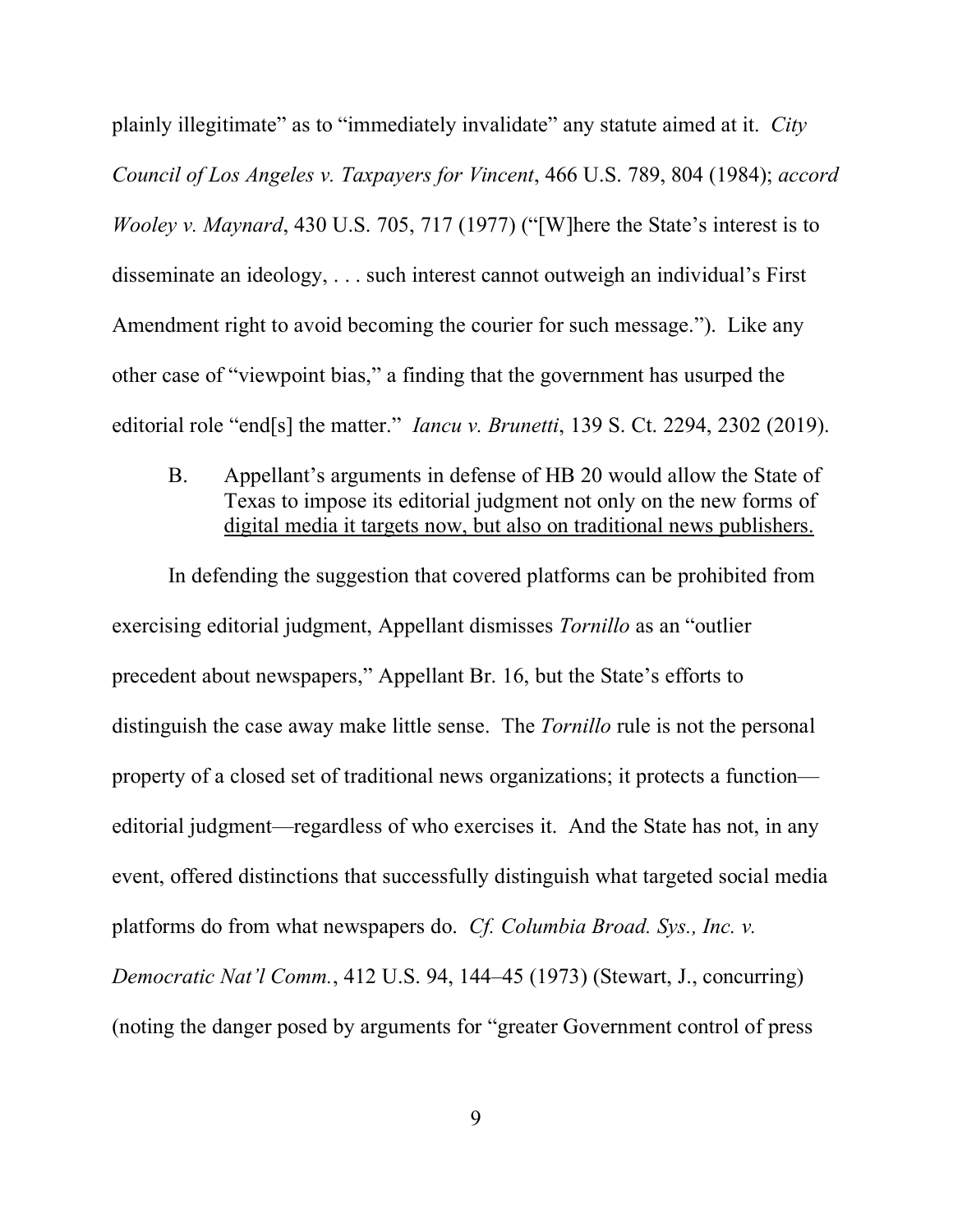freedom" in new media that "would require no great ingenuity" to extend to newspapers). The arguments that the State advances here only underline that HB 20 threatens the First Amendment's core protections for press freedom.

As an initial matter, the question of whether covered platforms are "like newspapers," Appellant Br. 2, is poorly framed. The *Tornillo* rule has been extended "well beyond the newspaper context" because it asks whether the government has seized control of an aspect of the speech process (deciding what to publish) rather than whether the regulation burdens a favored class (the press). *Jian Zhang v. Baidu.com Inc.*, 10 F. Supp. 3d 433, 437 (S.D.N.Y. 2014); <sup>4</sup> *cf. Branzburg v. Hayes*, 408 U.S. 665, 704 (1972) ("Freedom of the press is a fundamental personal right which is not confined to newspapers and periodicals." (citation and internal quotation marks omitted)). That rule itself protects the press, because a tailored privilege that the government awards to those *it* considers legitimate media can easily become the sort of "abhorred licensing system of Tudor and Stuart England" that "the First Amendment was intended to ban from

<sup>4</sup> *See also, e.g.*, *La'Tiejira v. Facebook, Inc.*, 272 F. Supp. 3d 981, 991 (S.D. Tex. 2017) (*Tornillo* rule governs Facebook's moderation choices); *Langdon v. Google, Inc*., 474 F. Supp. 2d 622, 629–30 (D. Del. 2007) (Google's search rankings); *e-ventures Worldwide, LLC v. Google, Inc.*, No. 2:14-cv-646, 2017 WL 2210029, at \*4 (M.D. Fla. Feb. 8, 2017) (same); *Search King, Inc. v. Google Tech., Inc.*, No. CIV-02-1457, 2003 WL 21464568, at \*2–4 (W.D. Okla. May 27, 2003).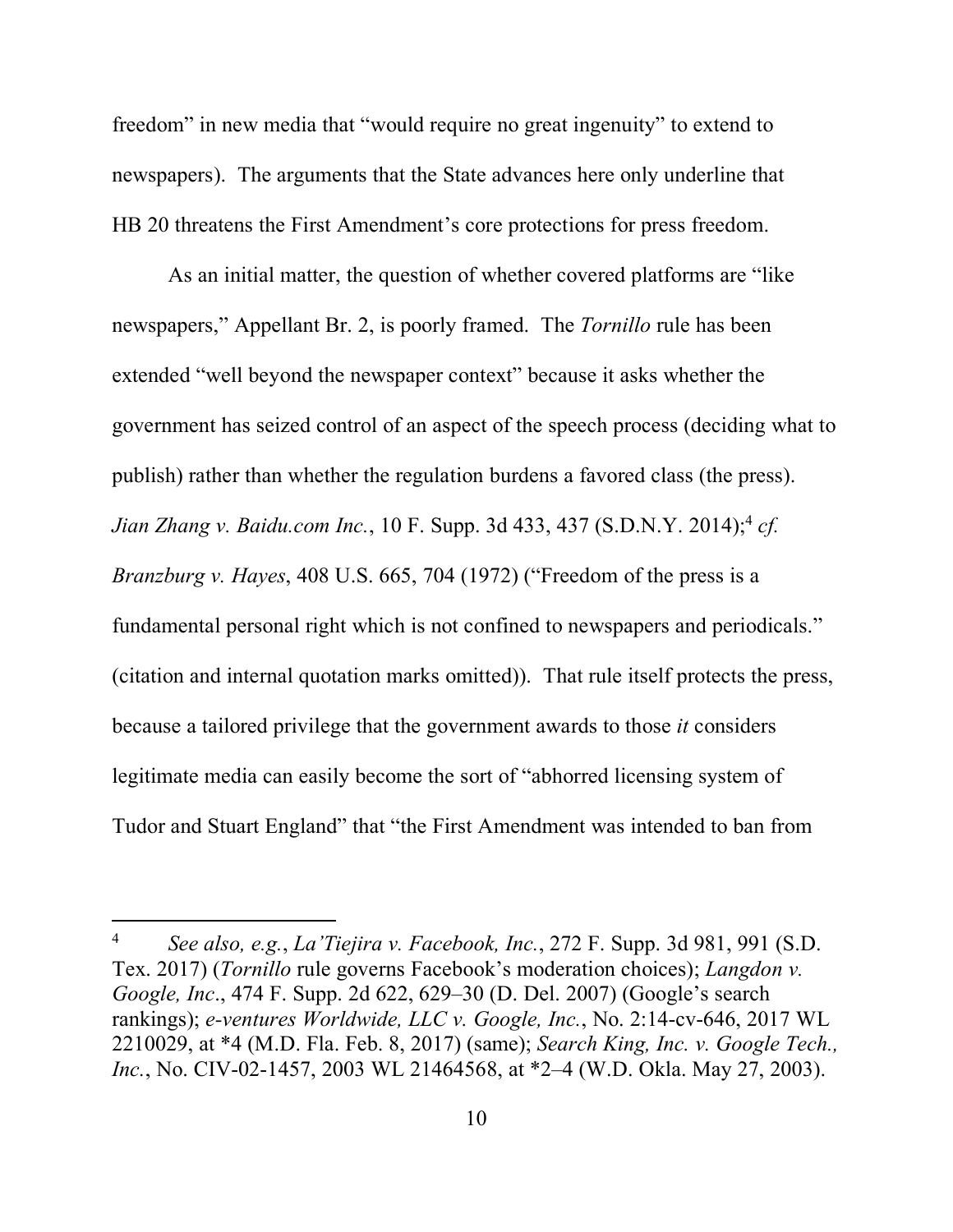this country." *First Nat'l Bank of Bos. v. Bellotti*, 435 U.S. 765, 801 (1978) (Burger, C.J., concurring). Texas's effort to limit application of the *Tornillo* rule to an arbitrarily narrow class of speakers presents just that risk of favoritism, *see infra* Part III, and it cannot be squared with the Supreme Court's precedents.

But even if the State's attempt to limit *Tornillo* to publishers who look like newspapers were appropriate, its proposed distinctions would fail on their own terms. For instance, the suggestion that newspapers are distinguished by space constraints that platforms lack can be squared neither with *Tornillo* itself nor with the practical reality of contemporary news publishing. As the Supreme Court made clear, Florida's right-of-reply statute would have violated the First Amendment "[e]ven if a newspaper would face no additional costs to comply . . . and would not be forced to forgo publication of news or opinion by the inclusion of a reply." *Tornillo*, 418 U.S. at 258. The "intrusion into the function of editors" is the keystone harm of such legislation, *id.*, and not just the fact that printing ink has some non-zero costs. For that matter, people today overwhelmingly engage with the news online, *see* Elisa Shearer, *More than Eight-in-Ten Americans Get News from Digital Devices*, Pew Research Center (Jan. 12, 2021),

https://perma.cc/UGU5-8PDJ, where traditional publishers have the same capability to "proceed to infinite expansion of [their] column space" as any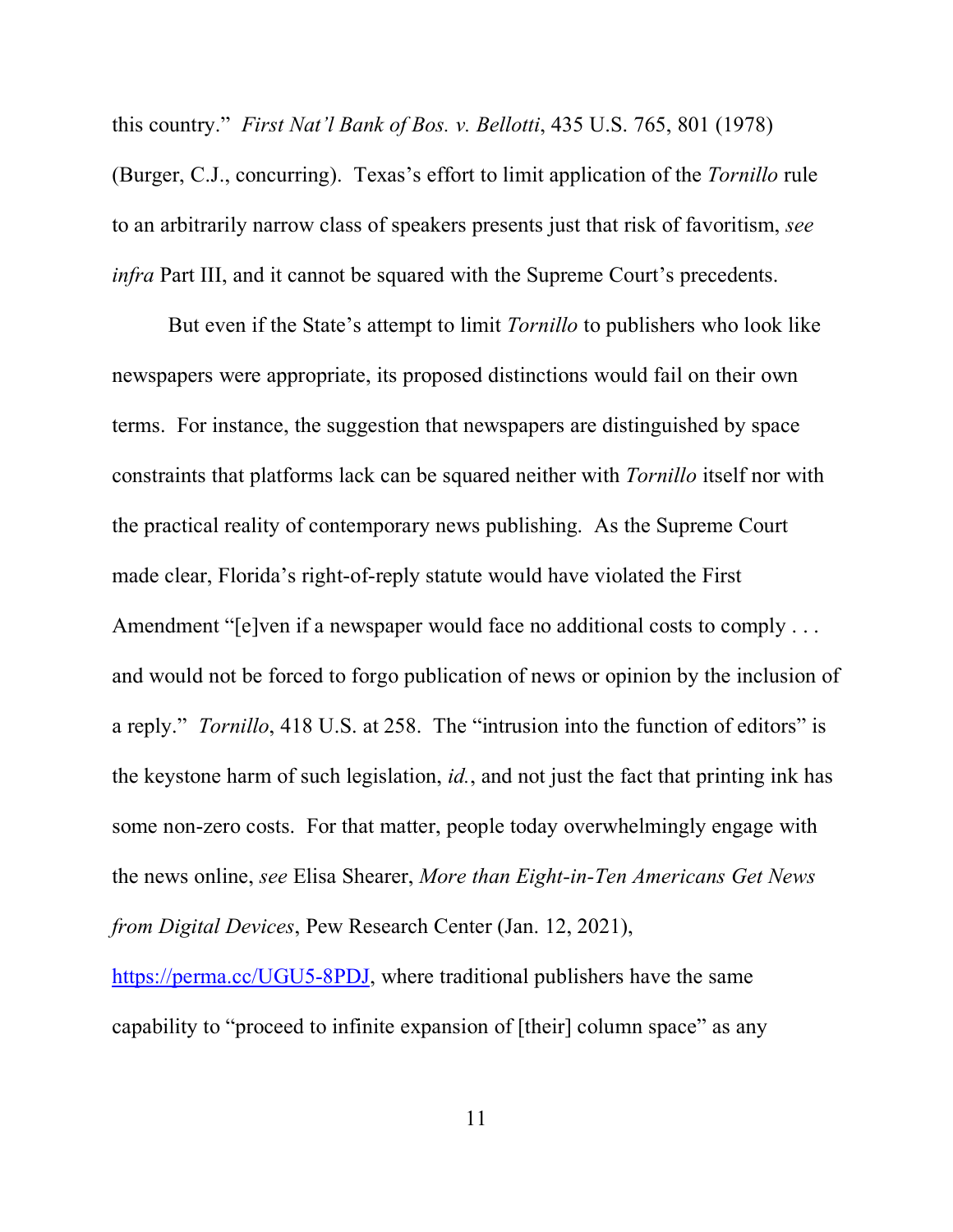covered platform willing to rent the necessary server space, *Tornillo*, 418 U.S. at 257. But as even the State seems to concede, it would violate the First Amendment to require that an online-only magazine run even a single, short contribution that "reason tells [it] should not be published." *Id.* at 256; *see* Appellant's Br. at 20.

The State's other distinctions are no more persuasive. The suggestion that the social media platforms targeted by HB 20 are "passive receptacle[s]" for others' speech, *Tornillo*, 418 U.S. at 258, requires ignoring the wealth of subjective editorial judgments those platforms make daily, many of which mirror the sort of decisions news publishing requires. Both Twitter and Meta, for instance, consider whether content they otherwise find objectionable is "newsworthy" in judging whether it should nevertheless be published—and if so, how best to contextualize it. *Our Approach to Newsworthy Content*, Meta (Jan. 19, 2022),

https://perma.cc/7TR5-NEX2; *Our Approach to Policy Development and Enforcement Philosophy*, Twitter, https://perma.cc/KVS2-PAMU (last visited Mar. 18, 2022). Neither is there anything distinctive about the fact that platforms have expressed an interest in surfacing the full diversity of public opinion; so too, since 1896, has *The New York Times*. *See New York Times Opinion Guest Essays*, N.Y. Times, https://perma.cc/7MC2-DB3C (last visited Mar. 21, 2022) (describing a commitment to publishing "all shades of opinion"). Nothing in that ambition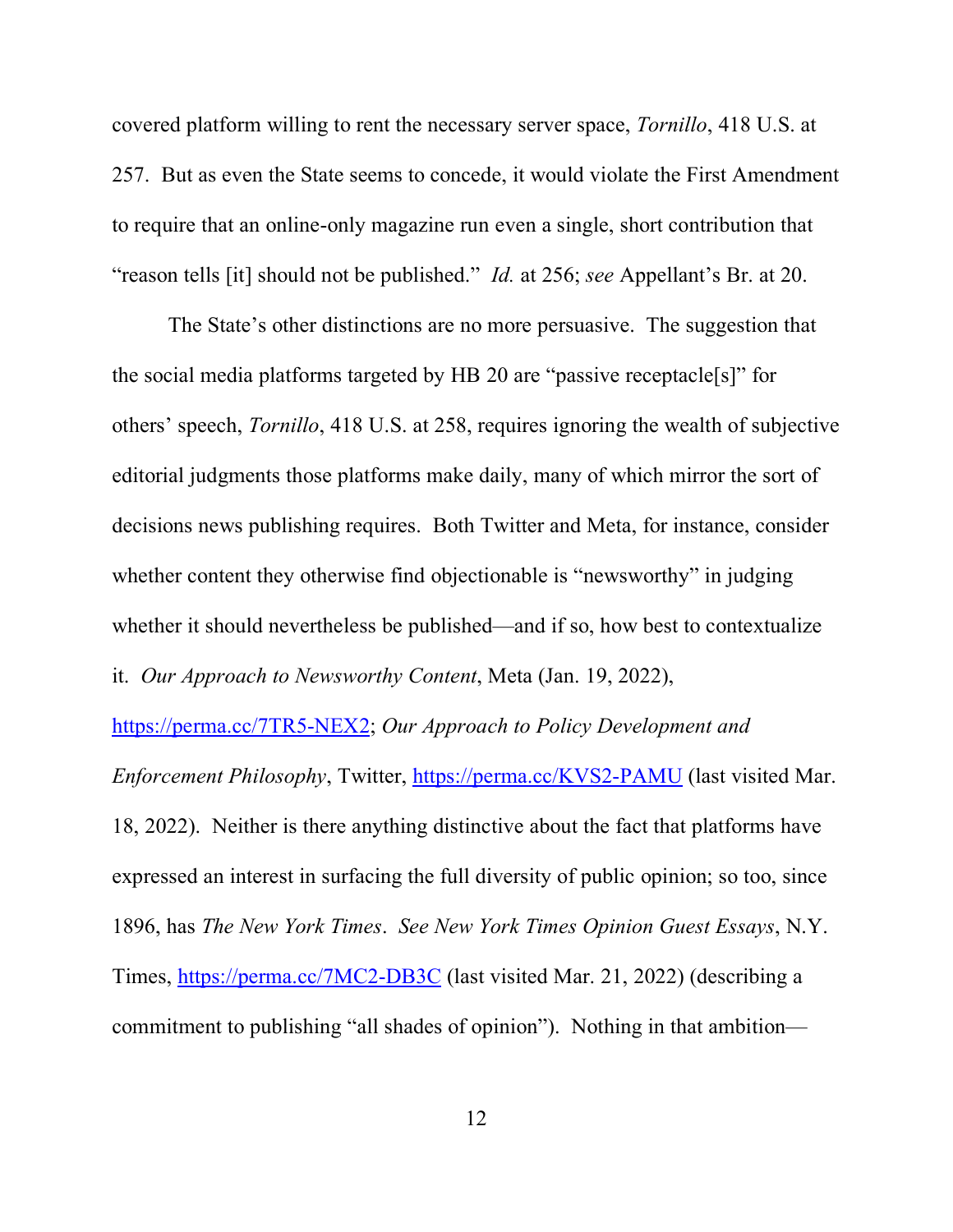realized or not—is inconsistent with the exercise of editorial judgment. *Tornillo*  stands for the proposition that the government cannot commandeer it.

On each front, that Appellant cannot meaningfully distinguish covered platforms from traditional news outlets underscores the threat that HB 20 poses to press freedom. To sustain the duties Texas hopes to impose on social media platforms today risks exposing news organizations to the same duties whenever the State next turns its attention there. Because the Supreme Court ruled this sort of intrusion out of bounds nearly fifty years ago, the District Court rightly enjoined it.

## **II. The transparency provisions of HB 20 likewise target—and unconstitutionally burden—the free exercise of editorial discretion.**

In addition to the direct burdens it imposes on the editorial process, HB 20 also seeks to "subject[] the editorial process to private or official examination" in search of concealed bias. *Herbert*, 441 U.S. at 174*.* It does so by requiring that covered platforms "publicly disclose" how they "curate[] and target[] content to users," Tex. Bus. & Com. Code  $\S$  120.051; that they "publish an acceptable use policy" explaining how they "ensure content complies" with those standards, *id.* § 120.052; that they "publish a biannual transparency report" with aggregate data on content taken down, *id.* § 120.053; and that they "explain" to users whose content they find objectionable "the reason the content was removed," *id.* § 120.103.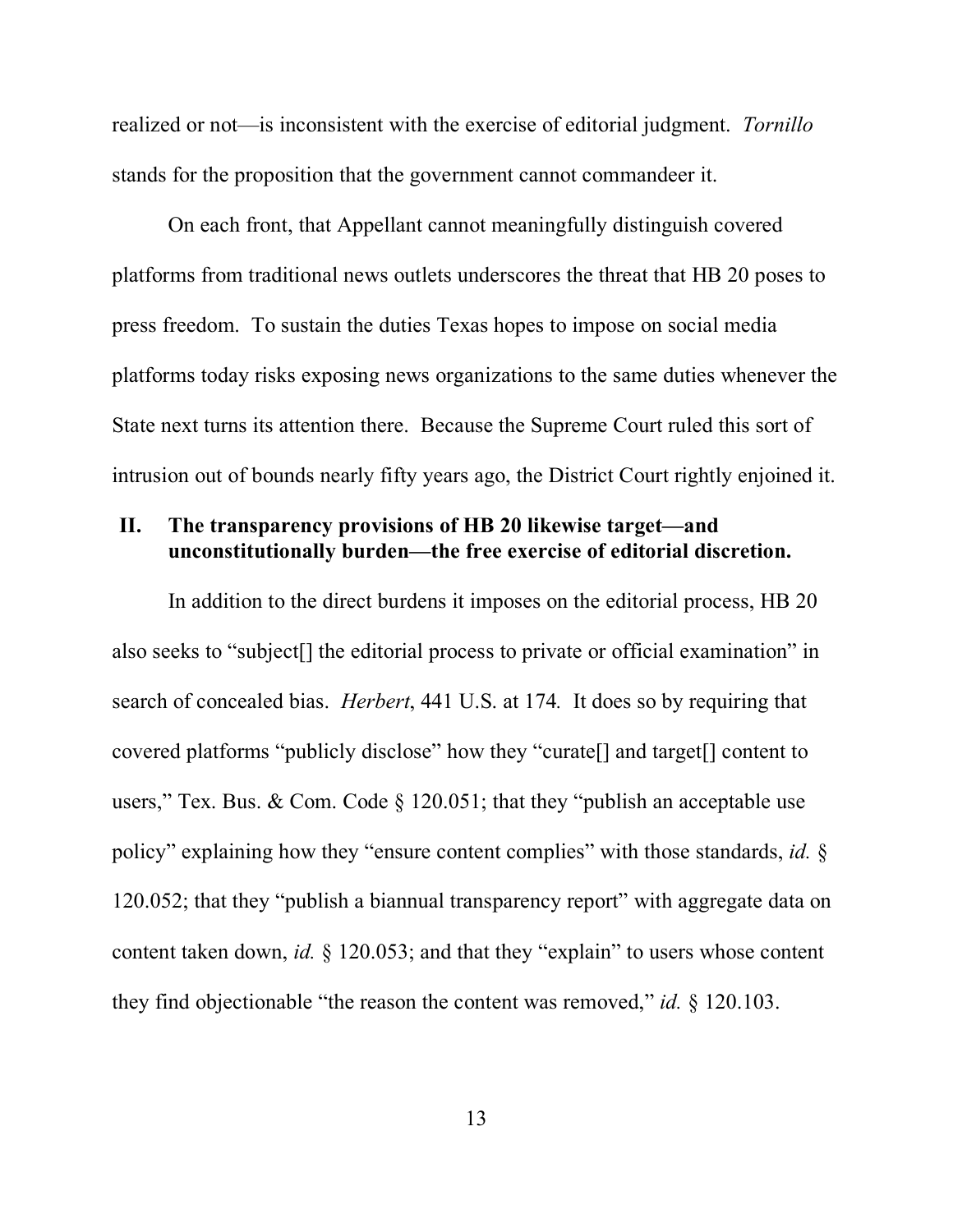Texas maintains that these intrusions are less objectionable than the government's direct exercise of editorial control, as if forcing the *Miami Herald* to disclose *why* it rejected Pat Tornillo's submissions would have been a defensible compromise. Not so. Technology company transparency can benefit the public, and some amici have supported voluntary transparency measures.<sup>5</sup> But government mandates requiring transparency raise First Amendment concerns especially when, as here, they complement a viewpoint discriminatory scheme. Even if that concern were not present, under the First Amendment, Texas must articulate at least a substantial interest in HB 20's disclosure requirements. Because it has failed to do so, the District Court appropriately enjoined them.

A. The transparency provisions of HB 20 cannot be severed from the statute's viewpoint-discriminatory must-carry mandate.

As a threshold matter, HB 20's disclosure provisions must fall because those portions of the law cannot be severed from its viewpoint-discriminatory core. As the Supreme Court recently reiterated in declining to distinguish valid and invalid segments of a viewpoint-discriminatory statute, when a law "'aim[s] at the suppression of views, why would it matter that [the legislature] could have captured some of the same speech through a viewpoint-neutral statute?" *Brunetti*,

<sup>5</sup> *See, e.g.*, *The Santa Clara Principles on Transparency and Accountability in Content Moderation*, https://santaclaraprinciples.org/ (last visited Apr. 5, 2022).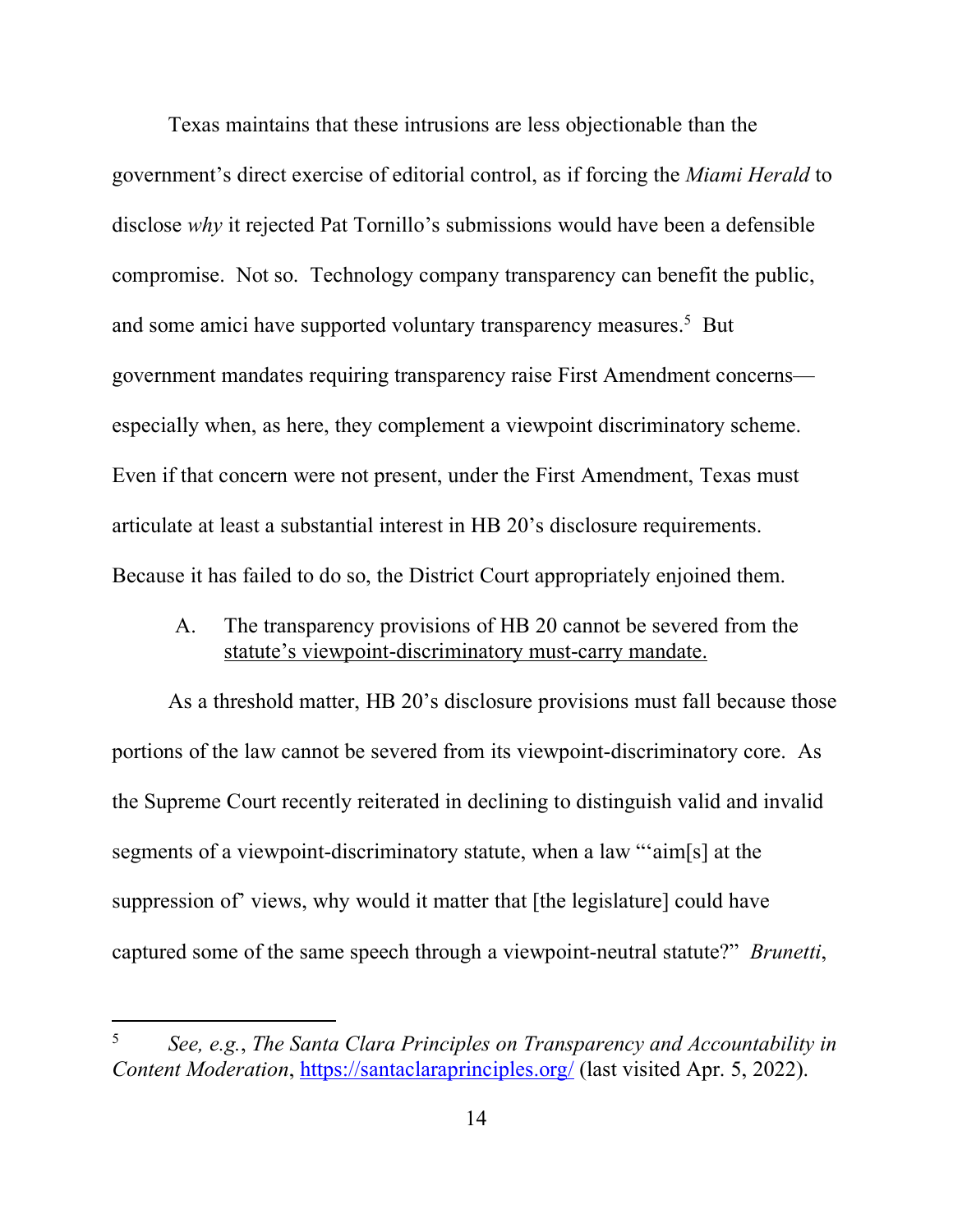139 S. Ct. at 2302 (quoting *Matal v. Tam*, 137 S. Ct. 1744, 1766 (2017) (Kennedy, J., concurring in part and concurring in the judgment)). That the law pursues a forbidden purpose dooms the whole statute, not just the portions that make its illegal goal most clear. *See* William Baude, *Severability First Principles*, 109 Va. L. Rev. (forthcoming 2023) (manuscript at  $29-30 \& n.140$ ), https://bit.ly/3xa0lrd (noting that "constitutionally forbidden intent" may imply a statute's invalidity in all cases it covers). Were it otherwise, the government could leave to courts the task of crafting comprehensive media regulation from the ruins of intentional censorship schemes. *See Reno v. ACLU*, 521 U.S. 844, 884 n.49 (1997); *cf. Whole Woman's Health v. Hellerstedt*, 136 S. Ct. 2292, 2318–19 (2016) (declining to enforce the severability clause of a Texas law that lacked a legitimate purpose).

Appellant's only answer to the finding that the law is infected with viewpoint discrimination is a brief citation to *United States v. O'Brien*, 391 U.S. 367 (1968), for the proposition that "what fewer than a handful of Congressmen said" will not invalidate a facially constitutional statute, *id.* at 384. Perhaps not, but that proposition cannot save HB 20. For one, as discussed above, the law is viewpoint-discriminatory on its face; its keystone provision requires that platforms edit in keeping with the government's preferred theory of "neutrality," the end to which all of its provisions are geared. But even if this Court were to ignore the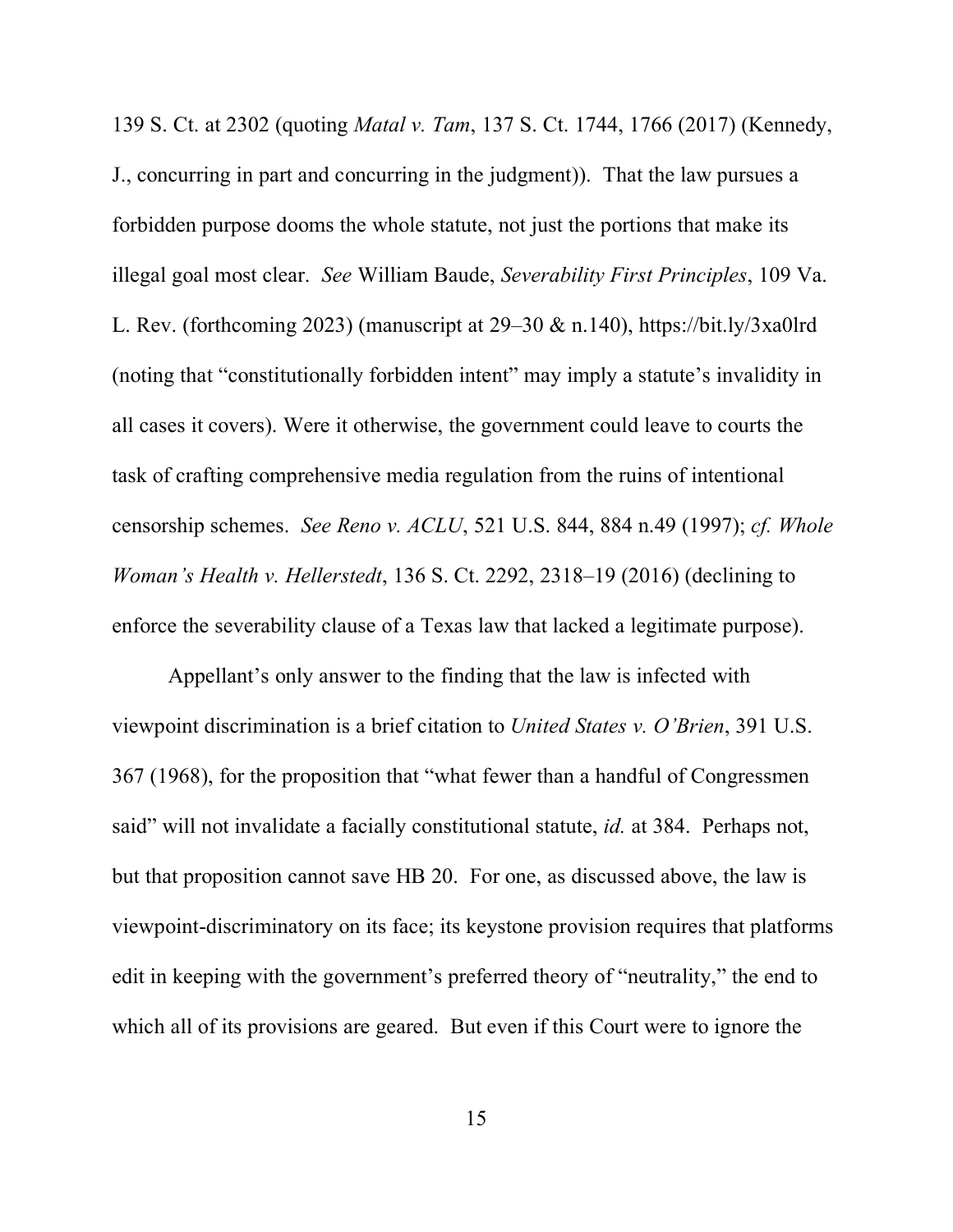statute's "inevitable effect," *Sorrell v. IMS Health Inc.*, 564 U.S. 552, 565 (2011) (quoting *O'Brien*, 391 U.S. at 384), HB 20's "stated purposes may also be considered," *id.*; *see also, e.g.*, *Wis. Educ. Ass'n Council v. Walker*, 705 F.3d 640, 652 n.10 (7th Cir. 2013) (noting that *O'Brien* does not prohibit all consideration of evidence that "the legislature acted with a viewpoint discriminatory motive" and offering the example of a formal preamble). Here, Texas's stated intent to "protect<sup>[]</sup> the free exchange of ideas and information in this state," HB 20,  $\S$  1(2), is identical to the purpose the Supreme Court found illegitimate in *Tornillo*: "ensur[ing] that a wide variety of views reach the public," 418 U.S. at 247–48.

Just as in *Tornillo*, as lofty as that goal may sound in the abstract, in context it states an intent to override a private editorial point of view in favor of one that government officials, with all of their own biases and agendas, consider freer and worthier. And as that aim's inclusion in the statute's preamble makes clear, that illicit purpose pervades all of the legislation's operative provisions. HB 20's transparency provisions cannot be disentangled from it, regardless of whether they could validly have been enacted for other reasons in another context not presented.

B. Even if they stood alone, the transparency provisions of HB 20 would unconstitutionally infringe the protected exercise of editorial discretion.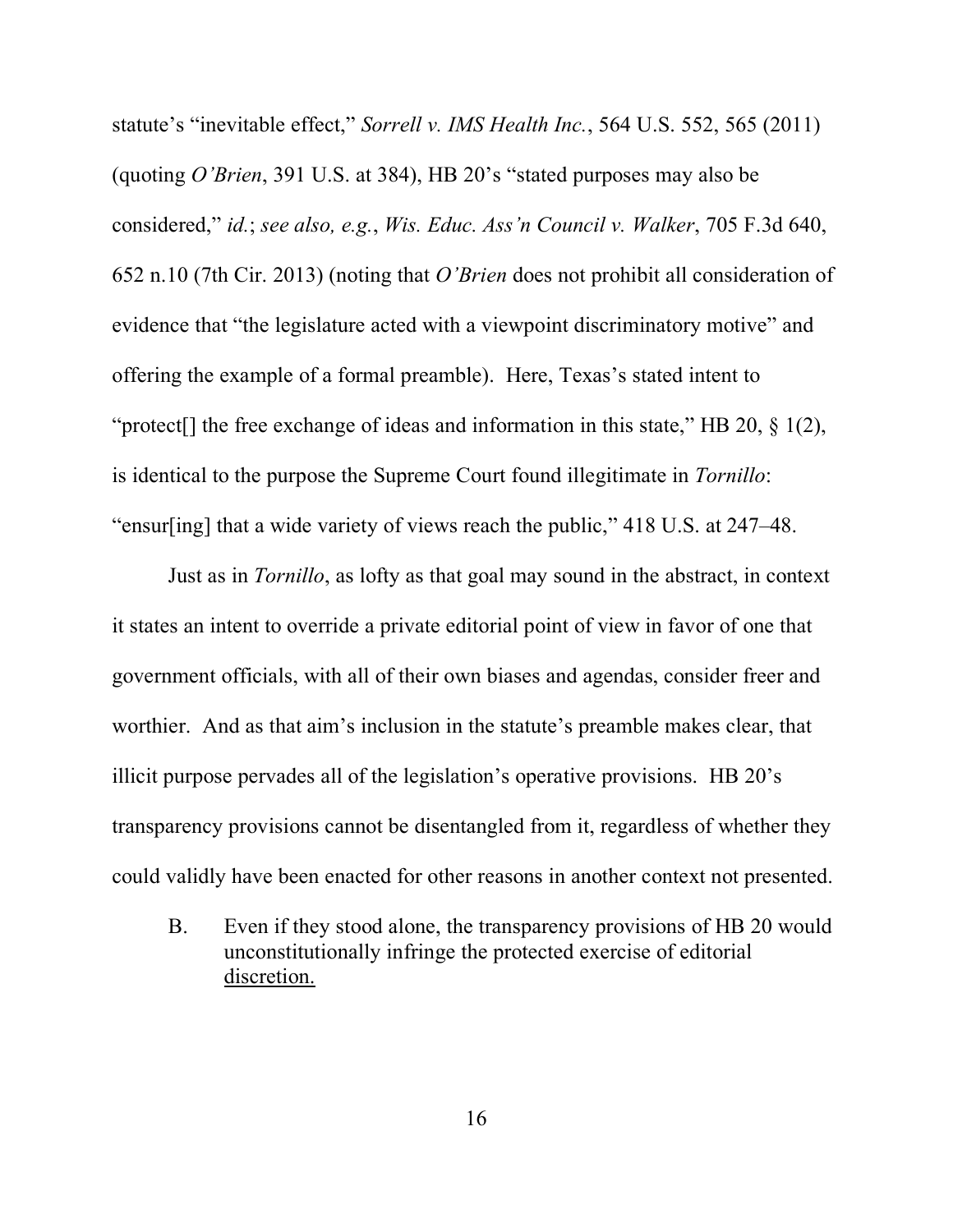Even if HB 20's disclosure mandates were not fatally infected with the statute's viewpoint discriminatory purpose, they cannot survive the scrutiny the Constitution requires. Appellant maintains that HB 20's transparency provisions are subject to only minimal First Amendment review because they compel only "factual and uncontroversial" commercial disclosures within the meaning of *Zauderer v. Office of Disciplinary Counsel of Supreme Court of Ohio*, 471 U.S. 626, 651 (1985). But most of the law's transparency provisions—its requirements to disclose how content is curated, to publish the standards that govern that exercise, and to explain why any piece of content removed was deemed objectionable—are not governed by *Zauderer* because they do not concern commercial speech and they are not "factual." *Id.* Instead, they require that covered platforms explain their irreducibly subjective editorial judgment as to which voices they think worth presenting to the public, and the State has not carried the heightened burden it therefor bears. The only requirement arguably limited to the disclosure of verifiable facts, the biannual report, cannot survive even *Zauderer* because the State has yet to advance an adequate justification for it.

With respect to the requirements other than the biannual report, it is doubtful that publishers' representations about how they exercise "editorial control and judgment" can be shoehorned under the heading of commercial speech in the first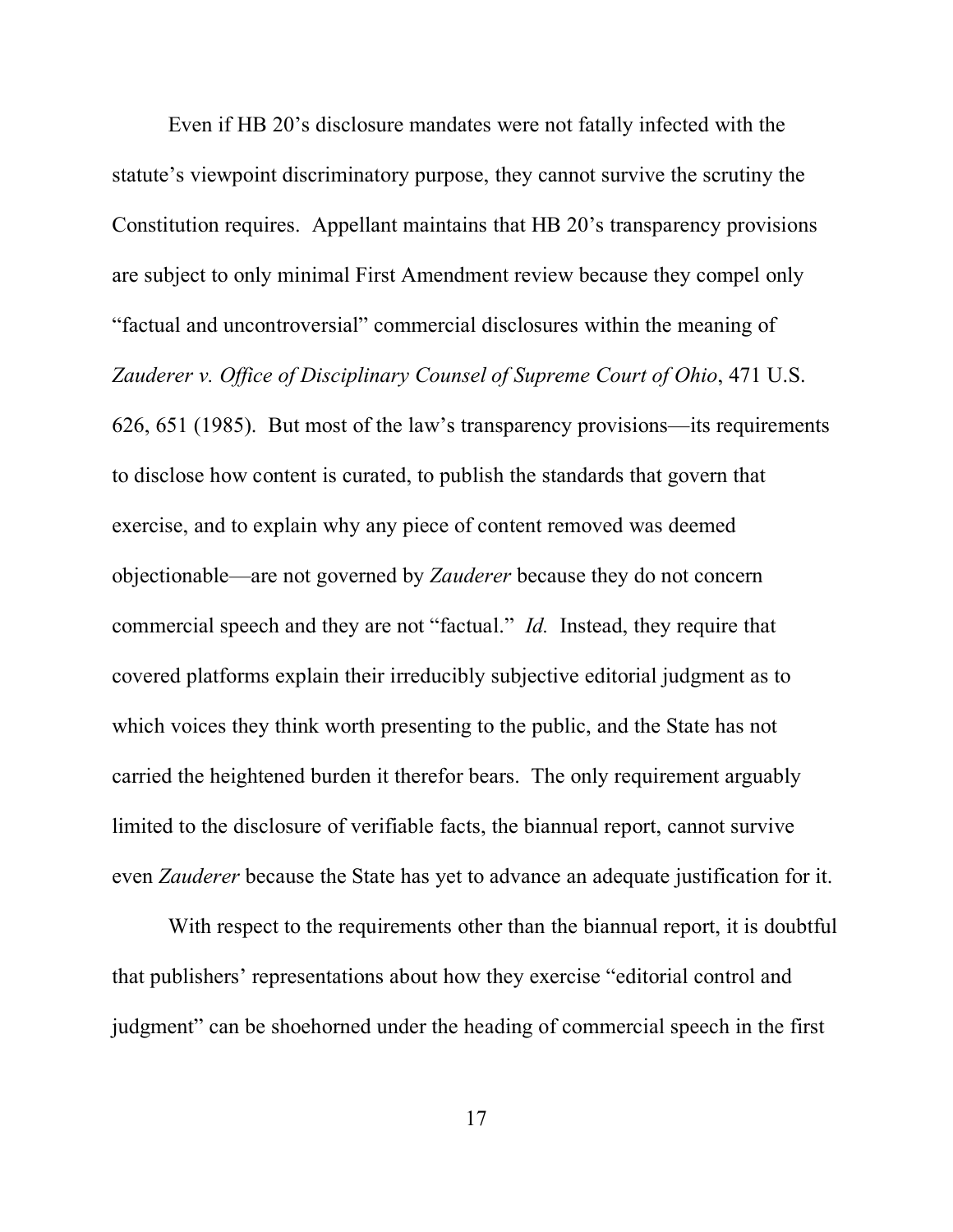place. *Tornillo*, 418 U.S. at 258. That family of doctrines is limited to "expression related solely to the economic interests of the speaker and its audience," *Cent. Hudson Gas & Elec. Corp. v. Pub. Serv. Comm'n of N.Y.*, 447 U.S. 557, 561 (1980), and no one thinks newspapers voluntarily publish their standards just to explain the terms on which papers are sold, *see, e.g.*, *Standards and Ethics*, N.Y. Times, https://perma.cc/Q6GY-9JNX (last visited Mar. 18, 2022); *cf. Sullivan*, 376 U.S. at 266 (decision to accept editorial advertisement for pay is not commercial speech). To the contrary, such disclosures serve a range of public ends expressing the publisher's point of view as to what good journalism is, say, or helping readers form their own views on the reliability of any given news item. *See Newspaper Guild of Greater Phila., Loc. 10 v. NLRB*, 636 F.2d 550, 560 (D.C. Cir. 1980) (noting the First Amendment interests at stake in a newspaper's ability to communicate its journalistic integrity to the public). In much the same way, platforms' policies are written to express their views on what a healthy public conversation looks like, not just to sign up one more user. *Cf. Prager Univ. v. Google LLC*, 951 F.3d 991, 999–1000 (9th Cir. 2020) (rejecting, for purposes of a Lanham Act claim, the suggestion that "YouTube's statements concerning its content moderation policies" amount to advertising designed to win market share).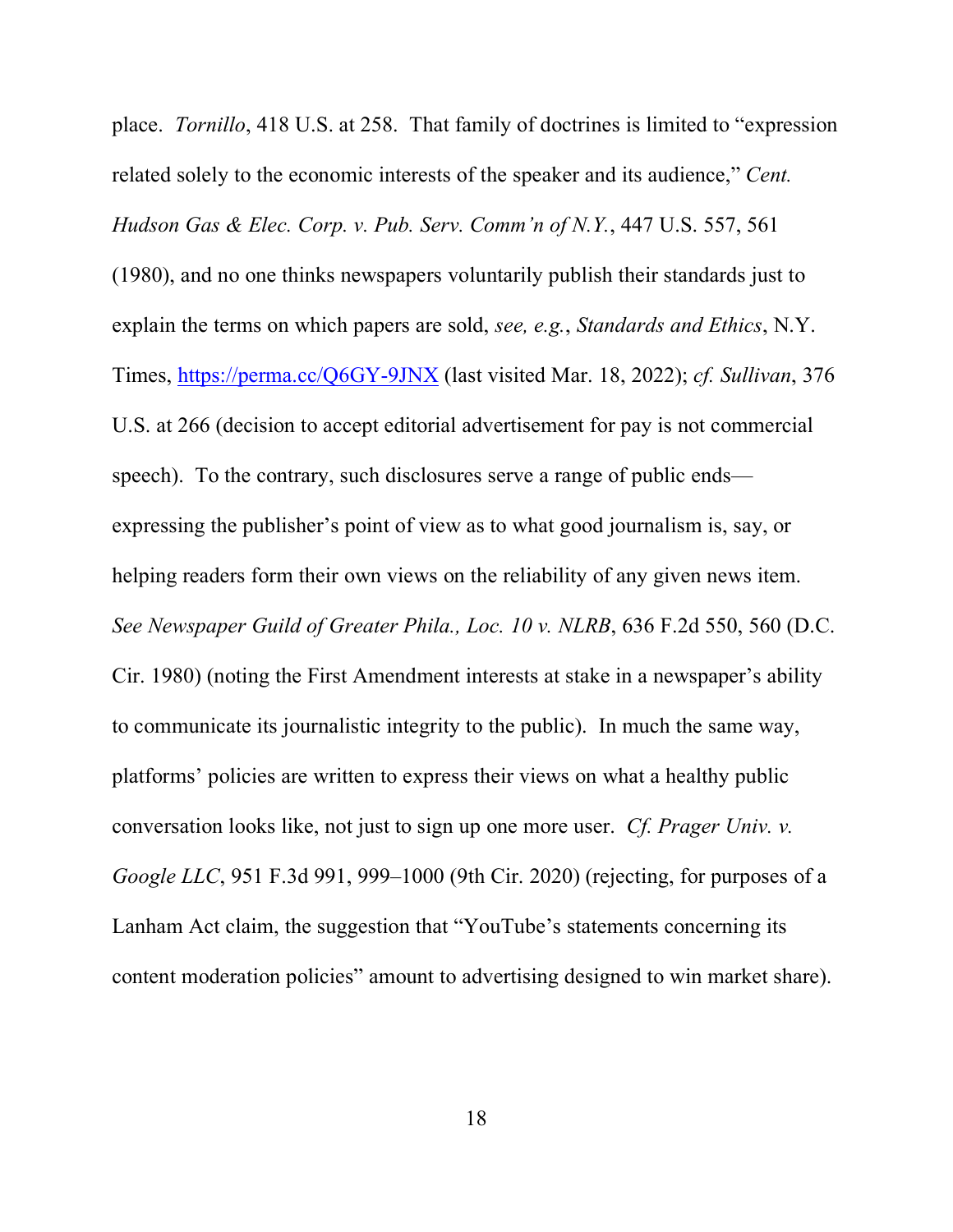Representations about editorial standards are, for that matter, too laden with subjectivity to "propose a commercial transaction." *Pittsburgh Press Co.*, 413 U.S. at 385. News organizations often aspire to provide coverage that is objective, for instance, but "arguments about objectivity are endless," *Policies and Standards*, Wash. Post, https://perma.cc/7CBB-LN8M (last visited Mar. 18, 2022), and transforming every disagreement over the meaning of "fairness" into a consumer-fraud suit would impose a crushing litigation burden on the press. For much the same reason, federal courts have routinely concluded that representations about how reporting will be conducted cannot be enforced through the law of fraud or contract without running grave First Amendment risks.<sup>6</sup> No surprise, then, that courts have likewise found platform moderation policies too vague, hortatory, or subjective to fit under rubrics such as false advertising. *See, e.g.*, *Murphy v. Twitter, Inc.*, 60 Cal. App. 5th 12, 41 (Cal. Ct. App. 2021); *Prager Univ.*, 951 F.3d at 999–1000. Policies of this kind are shot through with expressive judgment; they cannot reasonably be likened to a term-sheet or invitation to deal. *Cf. Caraccioli v. Facebook, Inc.*, 167 F. Supp. 3d 1056, 1064 (N.D. Cal. 2016), *aff'd*, 707 F. App'x

<sup>6</sup> *See, e.g.*, *Veilleux v. Nat'l Broad. Co.*, 206 F.3d 92, 121–23 (1st Cir. 2000); *Desnick v. Am. Broad. Cos., Inc.*, 44 F.3d 1345, 1354–55 (7th Cir. 1995).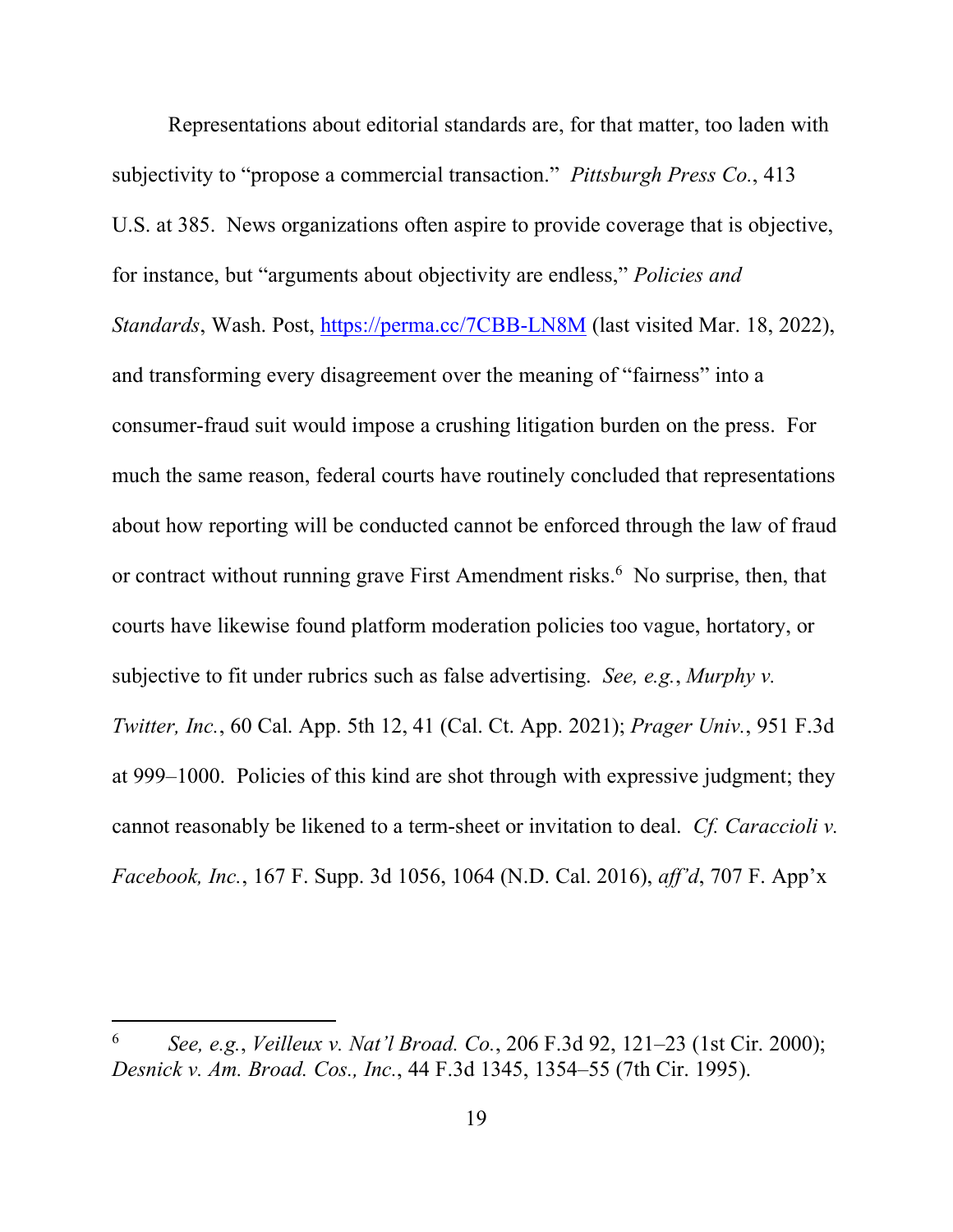588 (9th Cir. 2017) (finding platform community standards unenforceable in breach-of-contract action because they restrict only users, not the platforms).

But even if representations about editorial judgment could be deemed commercial speech, the lenient *Zauderer* standard would be inapplicable to these disclosures because they are not "factual and uncontroversial." 471 U.S. at 651. To require a platform to explain which speech it finds objectionable in general, *see* Tex. Bus. & Com. Code §§ 120.051–052, or why it finds a given post objectionable in particular, *see id.* § 120.103, compels expression of an editorial viewpoint. There is no fact of the matter about which news is and isn't fit to print; deciding that speech is "offensive or inappropriate" calls for "subjective judgment." *Robinson v. Hunt County*, 921 F.3d 440, 447 (5th Cir. 2019).

In that light, the most generous standard of review from which these provisions could benefit is the intermediate scrutiny set out in *Central Hudson*, 7 and the State can preserve them only if its "asserted governmental interest is substantial," if its imposition "directly advances the governmental interest

<sup>7</sup> *Compare Ent. Software Ass'n v. Blagojevich*, 469 F.3d 641, 652 (7th Cir. 2006) (applying strict scrutiny to a commercial disclosure ineligible for *Zauderer*  because of its controversial content), *with R.J. Reynolds Tobacco Co. v. FDA*, 696 F.3d 1205, 1217 (D.C. Cir. 2012), *overruled on other grounds*, *Am. Meat Institute v. U.S. Dep't of Agric.*, 760 F.3d 18, 23 (D.C. Cir. 2014) (en banc) (applying intermediate scrutiny to a disclosure under the same circumstances).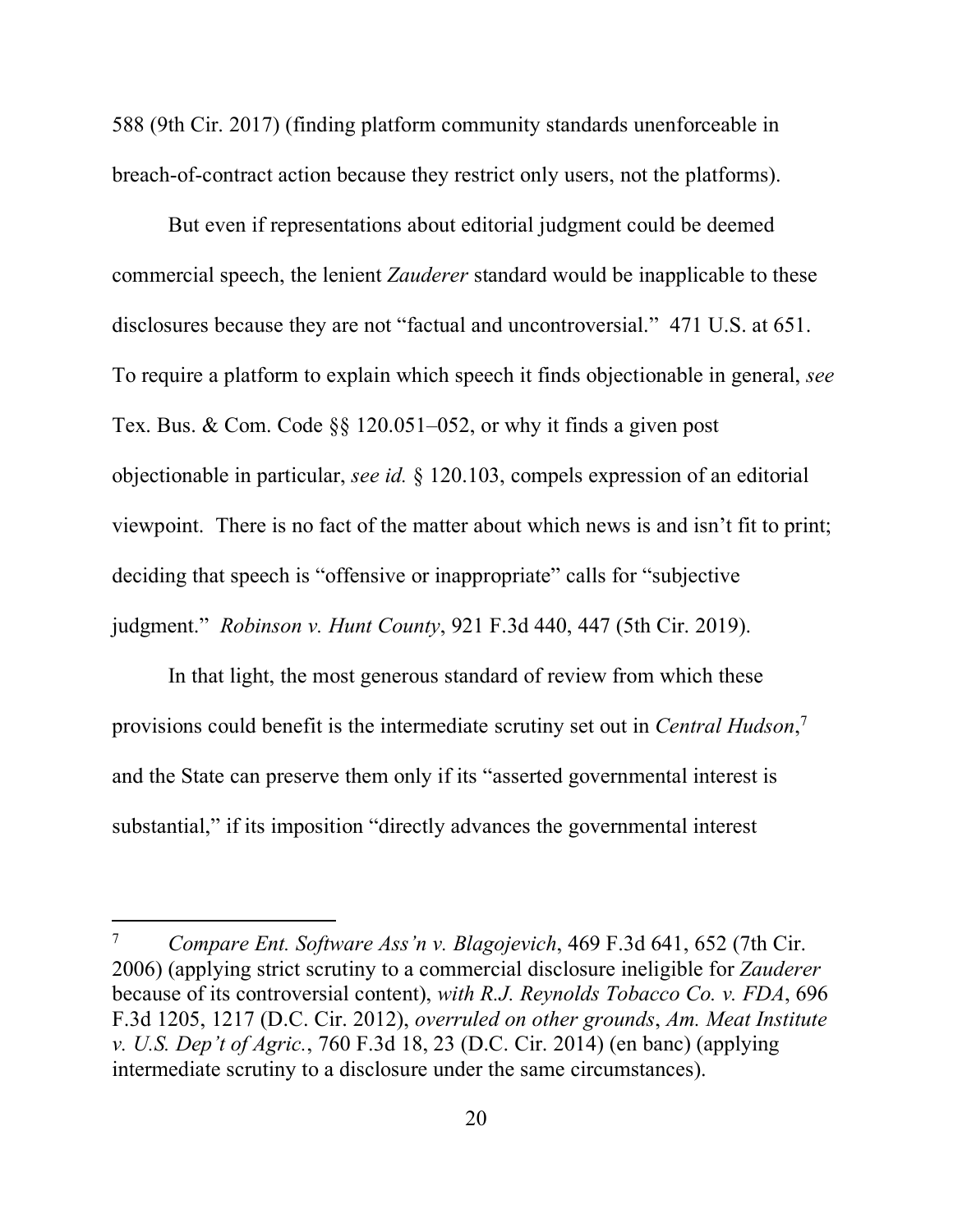asserted," and if the intrusion "is not more extensive than is necessary to serve that interest," 447 U.S. at 566. They cannot satisfy that standard because the interests that Texas advanced are either insubstantial or illicit. For instance, the statute ties the content-curation disclosures to an interest in "enabl[ing] users to make an informed choice," Tex. Bus. & Com. Code  $\S$  120.051, but it is "plainly not enough for the Government to say simply that it has a substantial interest in giving consumers information" because that "circular formulation would drain the *Central Hudson* test of any meaning," *Am. Meat Institute v. U.S. Dep't of Agric.*, 760 F.3d 18, 31 (D.C. Cir. 2014) (Kavanaugh, J., concurring). Texas has declined to articulate *how* users are currently impaired in making the decision whether to use covered platforms, and it cannot expect this Court to "supplant the precise interests put forward by the State with other suppositions." *Edenfield v. Fane*, 507 U.S. 761, 768 (1993). 8 Neither is there a "history and tradition" of compelling

<sup>&</sup>lt;sup>8</sup> Amici express no view on whether certain transparency measures could be defended on different grounds or a different record. "A regulation that fails *Central Hudson* because of a lack of sufficient evidence may be enacted validly in the future on a record containing more or different evidence." *Pub. Citizen v. La. Att'y Disciplinary Bd.*, 632 F.3d 212, 221 (5th Cir. 2011). Some amici have identified important public benefits that inure from technology company transparency. *See, e.g.*, Caitlin Vogus & Emma Llansó, Ctr. for Democracy & Tech., Making Transparency Meaningful: A Framework for Policymakers 44 (Dec. 2021), https://perma.cc/99AE-K787. But *Texas* has not offered a substantial interest to justify HB 20's disclosure provisions, and their constitutionality cannot be supported by the possible existence of others that the State has not advanced.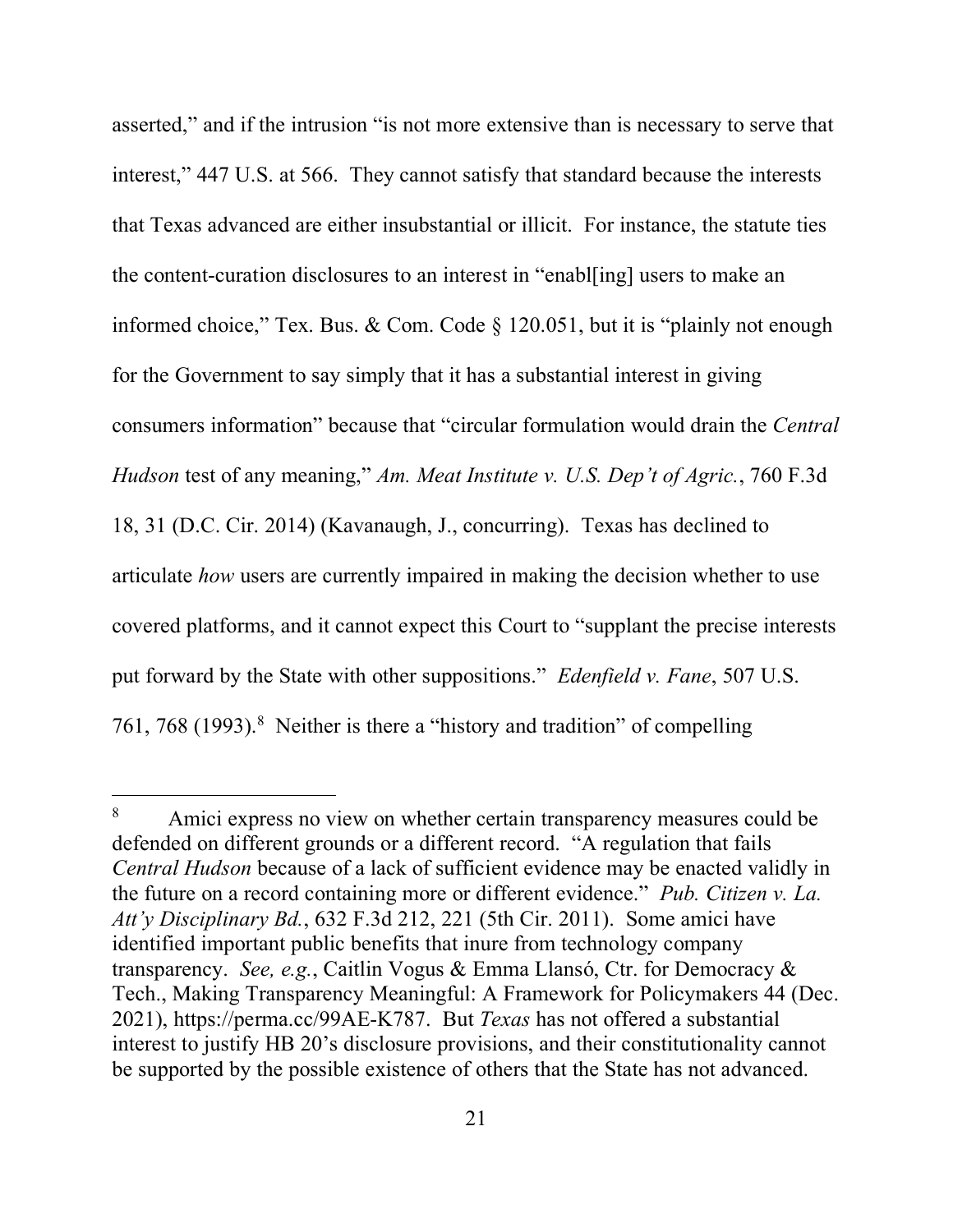disclosure of editorial standards that would make the connection intuitive. *Am. Meat Institute*, 760 F.3d at 31–32 (Kavanaugh, J., concurring). On the contrary, as the Court noted in *Herbert*, standalone editorial transparency mandates—as opposed to inquiries into editorial discretion required by the enforcement of generally applicable laws—are essentially unheard of. *Herbert*, 441 U.S. at 174.

The biannual transparency reports, even if governed by the *Zauderer* standard, suffer from a similar defect: The State has entirely failed to explain what this information is for. *See Nat'l Institute of Family & Life Advocates v. Becerra*, 138 S. Ct. 2361, 2377 (2018) (noting that, even under *Zauderer*, the state's justification must be "nonhypothetical"). Appellant is silent on the question of what users are supposed to do with a tally of how much content a covered platform removes. Nor does it explain what ties those aggregate statistics to "the free exchange of ideas and information," HB 20, § 1(2), just as the health of a media market would not be revealed by counting the op-eds the local paper rejects.

On each front, the State's silence raises the inference that it is unwilling to articulate its true interest, which is to search for perceived ideological bias and prove the existence of "a dangerous movement by social media companies to silence conservative viewpoints and ideas." Press Release, Off. of the Tex. Governor, *Governor Abbott Signs Law Protecting Texans from Wrongful Social*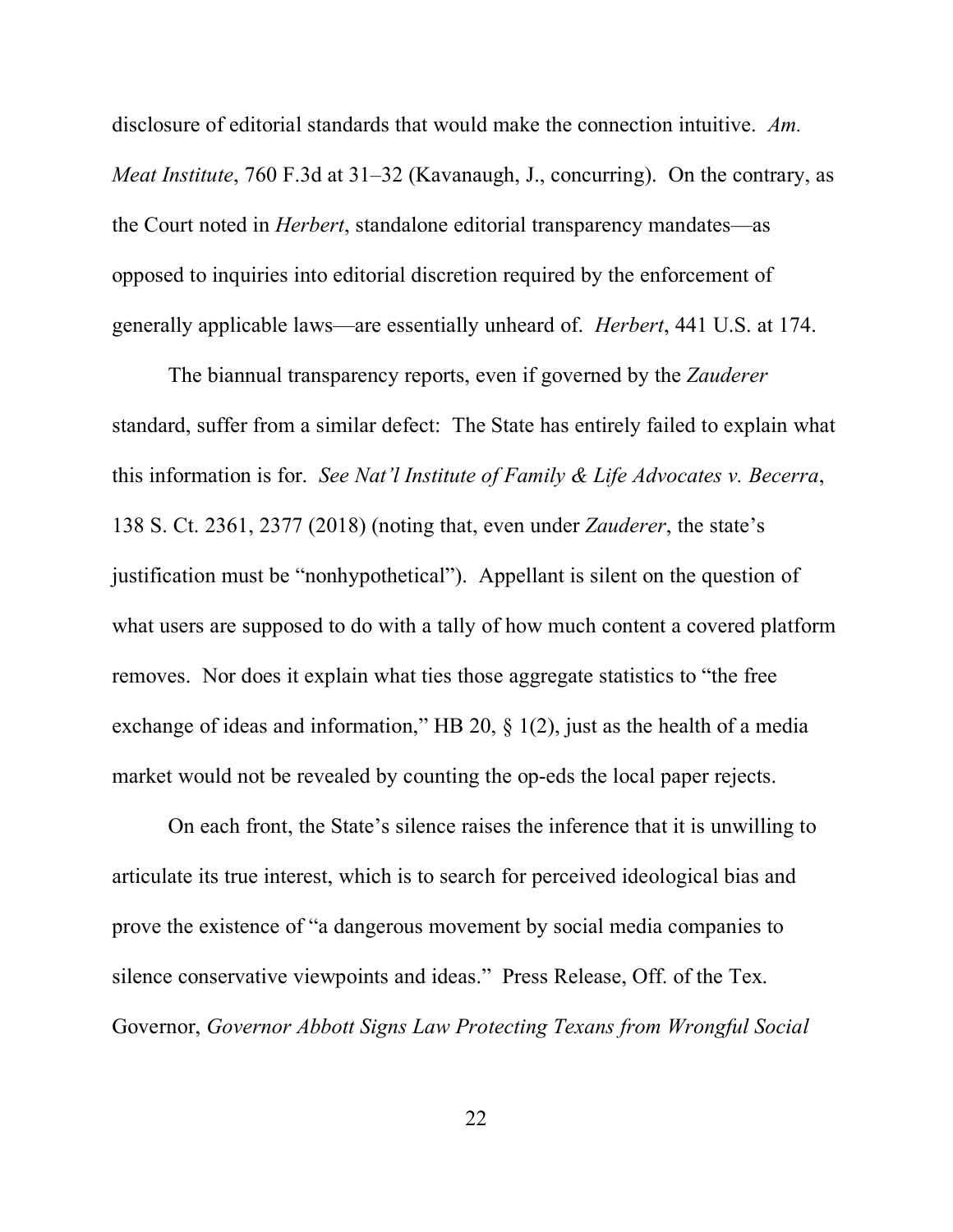*Media Censorship* (Sept. 9, 2021), https://perma.cc/2EL2-8H9Q. But a mandate geared towards that goal will fail constitutional scrutiny no matter how much evidence of bias Texas puts forward, because "the concept that government may restrict the speech of some elements of our society in order to enhance the relative voice of others is wholly foreign to the First Amendment." *Buckley v. Valeo*, 424 U.S. 1, 48–49 (1976); *see also Am. Meat Institute*, 760 F.3d at 32 (Kavanaugh, J., concurring) (noting that compelled disclosure of "the political affiliation of a business's owners" would clearly be invalid). With no valid justification to back HB 20's disclosure mandates, none of them can survive any level of scrutiny.

#### **III. The flaws in HB 20's provisions are exacerbated by the fact that the law singles out a small set of publishers for special burdens.**

If the invalidities in HB 20's individual provisions weren't enough, the statute as a whole—through its definition of covered platforms—violates the First Amendment's prohibition on "singlesting] out" a small class of speakers without adequate justification. *Minneapolis Star*, 460 U.S. at 582. In that light, much of the State's effort to frame HB 20 as a regulation of conduct rather than speech or editorial judgment is beside the point. "[L]aws that single out the press, or certain elements thereof, for special treatment 'pose a particular danger of abuse by the State,' and so are always subject to at least some degree of heightened First Amendment scrutiny." *Turner Broad. Sys., Inc. v. FCC*, 512 U.S. 622, 640–41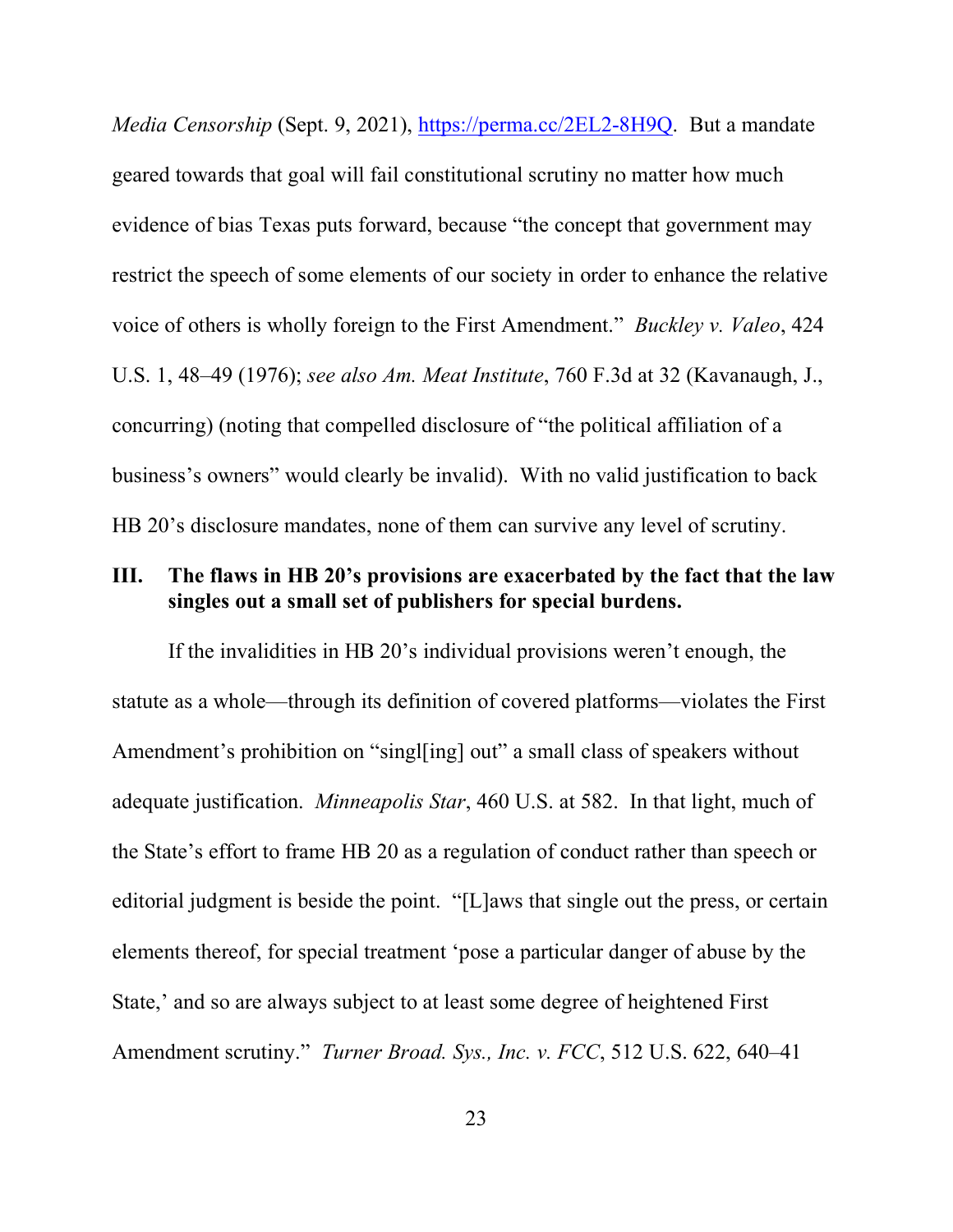(1994) (quoting *Ark. Writers' Project, Inc. v. Ragland*, 481 U.S. 221, 228 (1987)). That principle squarely applies here, where Texas has drafted a statute that applies to just three companies—all of them in the "business of expression," *City of Lakewood v. Plain Dealer Publ'g Co.*, 486 U.S. 750, 761 (1988)—and models the very kind of threat to press freedom that the rule of *Minneapolis Star* prohibits.

HB 20's definition of a "social media platform" draws troubling lines twice: The statute excludes any site that "consists primarily of news, sports, entertainment, or other information or content that is not user generated but is preselected by the provider," and then goes on to target only firms with more than 50 million active users in a calendar year. Tex. Bus. & Com. Code  $\S 120.001(1)(C)(i)$ –(ii). The first carveout ensures that even when conventional news publishers and covered platforms engage in identical content moderation when, say, a newspaper manages reader-generated comments—covered platforms are disfavored. While that structure benefits the traditional press for now, the Supreme Court has long recognized that "the very selection of the press for special treatment threatens the press not only with the current *differential* treatment, but with the possibility of subsequent differentially *more burdensome* treatment." *Minneapolis Star*, 460 U.S. at 588. And as discussed above, there is no "special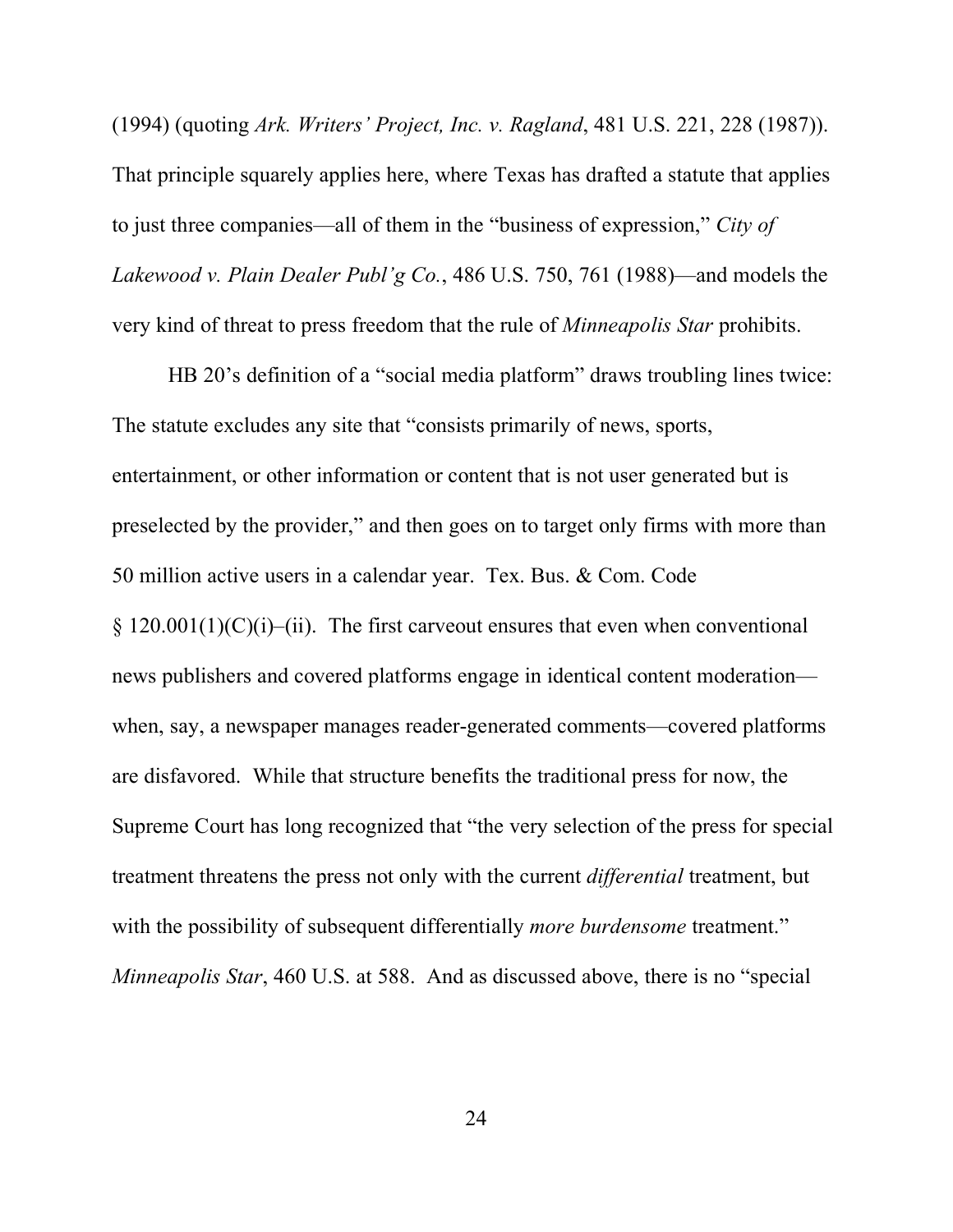characteristic of the press" behind the distinction, which "suggests that the goal of the regulation is not unrelated to suppression of expression." *Id.* at 585.

That the law applies to such a small set of speakers exacerbates the threat. In a long line of cases, for instance, the Supreme Court has concluded that differential taxation of members of the same medium may violate the First Amendment because of the danger of distinctions drawn on cloaked ideological grounds. *See Grosjean v. Am. Press Co.*, 297 U.S. 233, 244–51 (1936) (tax on newspapers with over 20,000 weekly circulation); *Minneapolis Star*, 460 U.S. at 591–92 (tax on paper and ink applicable in practice only to large publications); *Ark. Writers' Project*, 481 U.S. at 232 (tax exemption designed to "encourag[e] fledgling publications" and "foster communication"). Laws—even otherwise unobjectionable economic regulations—whose burdens focus so narrowly on just a few publishers "begin[] to resemble more a penalty" for speakers that the state dislikes than a good-faith regulatory effort. *Minneapolis Star*, 460 U.S. at 592.

There should be no question, then, that Texas must put forward "a counterbalancing interest of compelling importance that it cannot achieve without differential" treatment. *Id.* at 585. The only one Appellant advances here is market concentration—or, since Texas has made no effort to establish true market power, the fact that the covered platforms are large. But the Supreme Court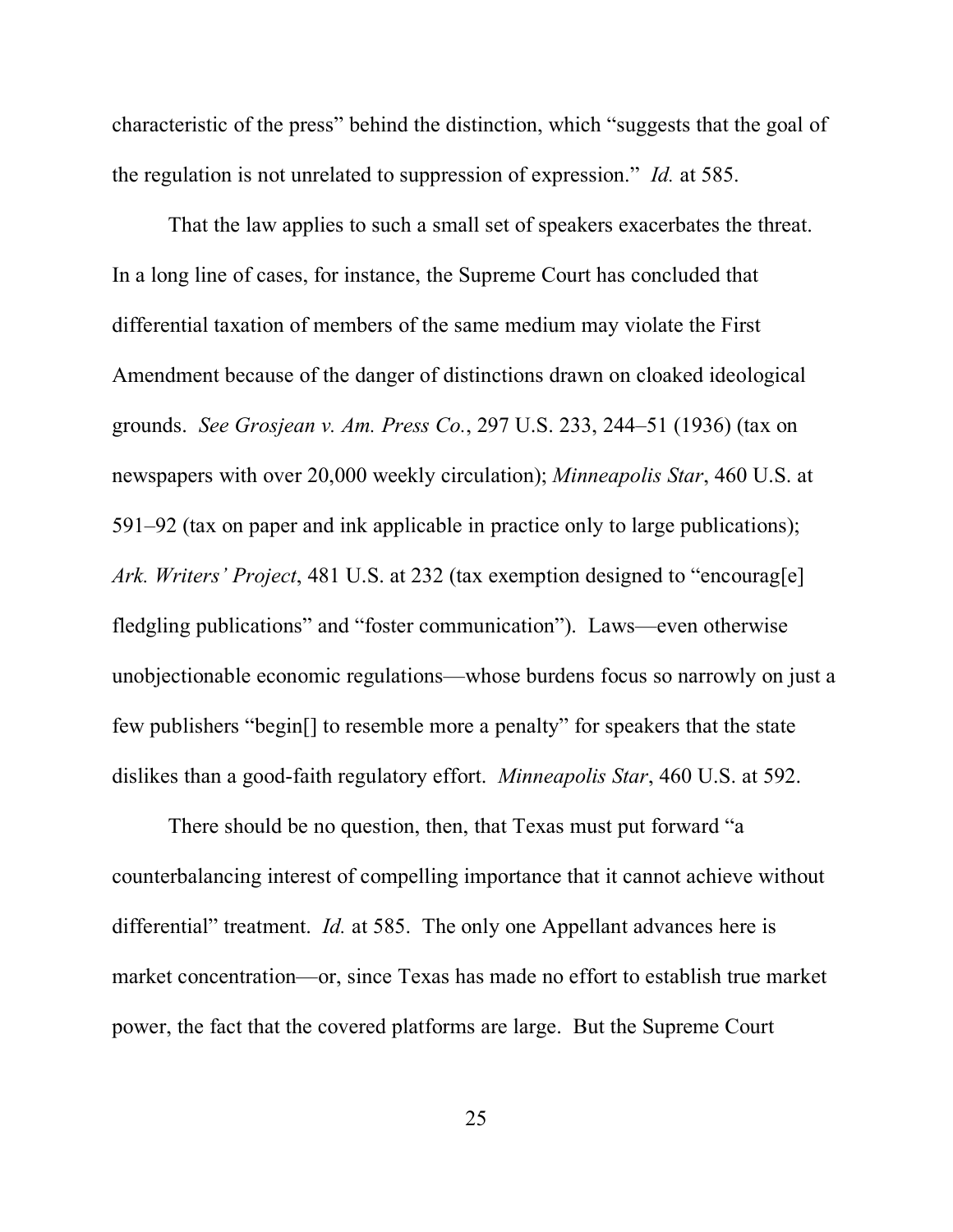rejected the argument that even actual market power could justify regulation of editorial decisionmaking in *Tornillo*. Just as Appellant characterizes the covered platforms as "gatekeepers of a digital 'modern public square,'" with "enormous influence over the distribution of news," Appellant Br. 5 (first quoting *Packingham v. North Carolina*, 137 S. Ct. 1730, 1737 (2017); then quoting *Tah v. Glob. Witness Publ'g, Inc.*, 991 F.3d 231, 255 (D.C. Cir. 2021) (Silberman, J., dissenting in part)), it was urged in *Tornillo* that a concentrated press had "become noncompetitive and enormously powerful and influential in its capacity to manipulate popular opinion," 418 U.S. at 249. But the Court, without gainsaying the accuracy of that showing, assigned it no weight because the proposed remedy—a coercive intrusion on editorial discretion—brought about "a confrontation with the express provisions of the First Amendment." *Id.* at 254. In other words, as large as the regulated platforms may be, that fact cannot save a

statute that cannot otherwise survive heightened First Amendment scrutiny.

Texas's preferred authority for the opposite proposition, *Turner Broadcasting System, Inc. v. FCC*, 512 U.S. 622 (1994), is inapposite. There, the Supreme Court concluded that a "special characteristic" within the meaning of *Minneapolis Star* justified differential treatment of a particular medium—cable and could support the imposition of must-carry obligations. *Id.* at 660–61. In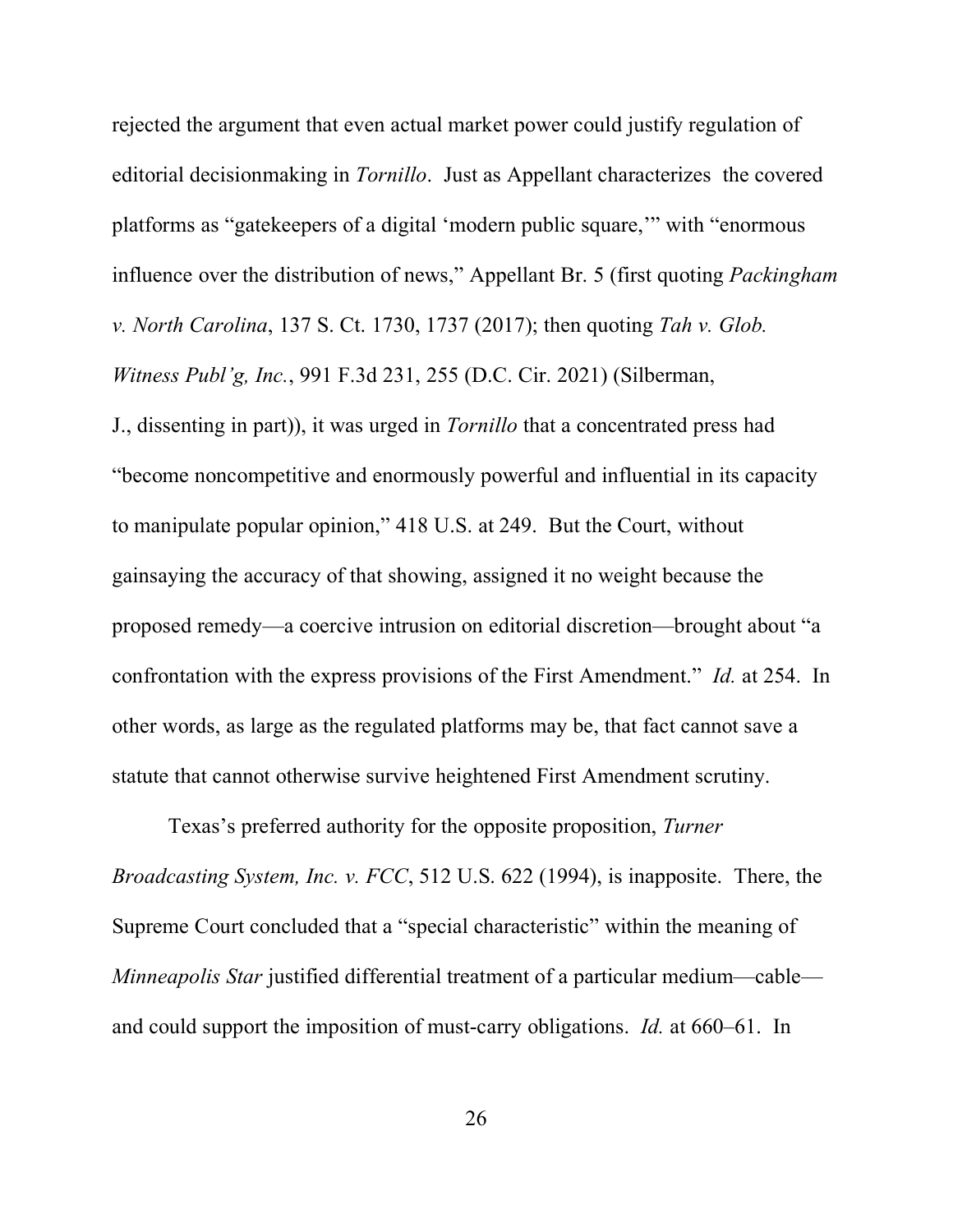particular, "[w]hen an individual subscribes to cable, the *physical* connection between the television set and the cable network gives the cable operator bottleneck, or gatekeeper, control over" the programming a subscriber can access. *Id.* at 656 (emphasis added). But the *Turner* Court reiterated that a newspaper's merely economic dominance cannot justify similar intrusions. *See id.*; *cf. id.* at 640 ("[T]he special physical characteristics of broadcast transmission, not the economic characteristics of the broadcast market, are what underlies our broadcast jurisprudence."). *Turner* therefore did not disturb the principle that "purely economic constraints on the number of voices available in a given community [cannot] justify otherwise unwarranted intrusions into First Amendment rights," *Quincy Cable TV, Inc. v. FCC*, 768 F.2d 1434, 1450 (D.C. Cir. 1985). And Texans are no more captive to the platforms today than Miami was to the *Herald* in 1974.

What Texas hopes here is to use the language of concentration as camouflage for its objection to what it perceives as the platforms' editorial viewpoint—its sense that their speech enjoys too much influence in public life. The "chilling endpoint" of that reasoning "is not difficult to foresee," because nothing in it would "stop a future Congress from determining that the press is 'too influential'" in the same way. *McConnell v. FEC*, 540 U.S. 93, 283–84 (2003)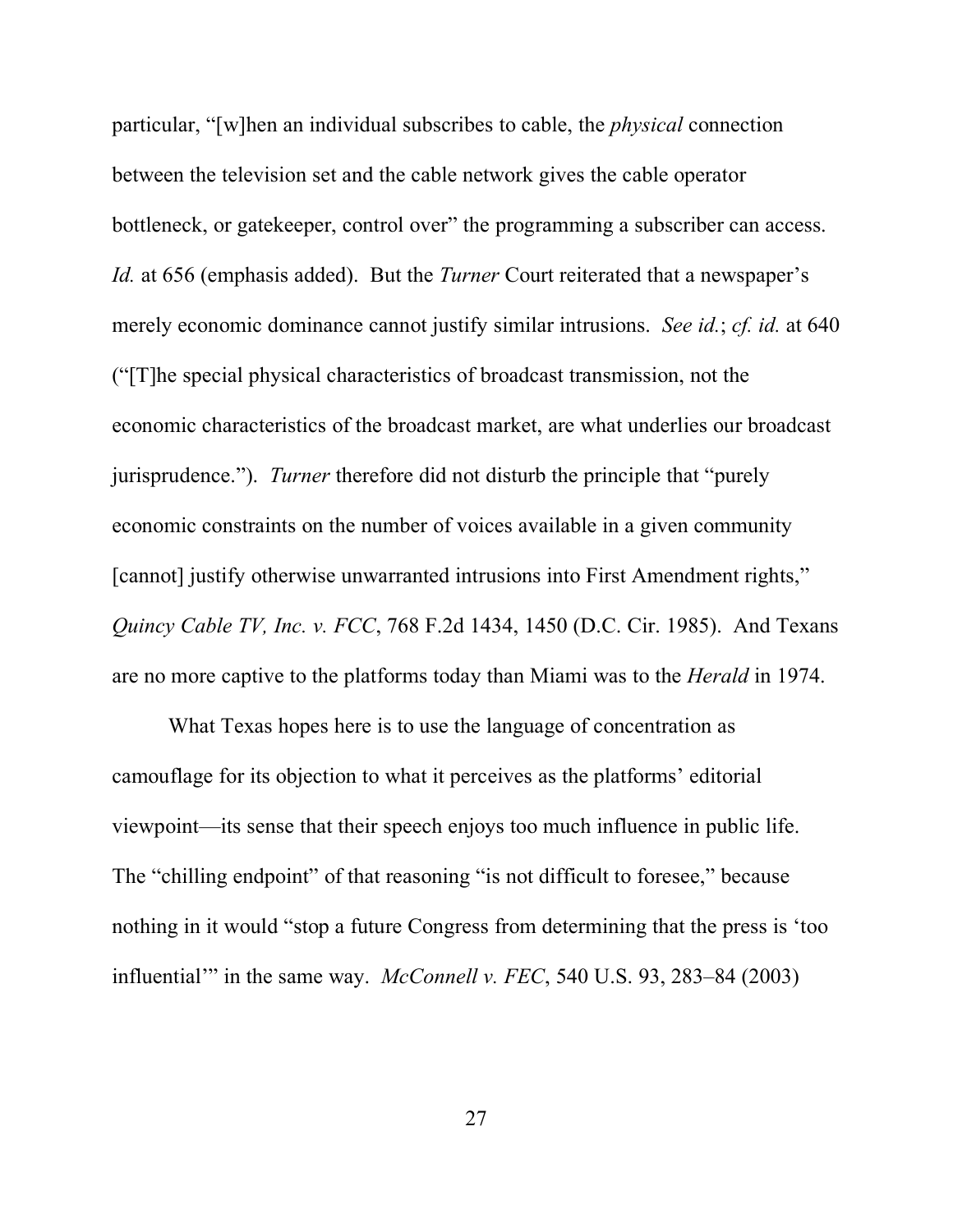(Thomas, J., dissenting). The Supreme Court closed the door to that line of regulation in *Tornillo*. This Court should not be tempted to reopen it here.

## **CONCLUSION**

For the foregoing reasons, amici respectfully urge the Court to affirm the District Court's preliminary injunction.

Dated: April 8, 2022 Respectfully submitted,

/s/ Bruce D. Brown Bruce D. Brown *Counsel of Record for Amici Curiae* Katie Townsend Gabe Rottman Grayson Clary Gillian Vernick REPORTERS COMMITTEE FOR FREEDOM OF THE PRESS 1156 15th St. NW, Suite 1020 Washington, D.C. 20005 Telephone: (202) 795-9300 Facsimile: (202) 795-9310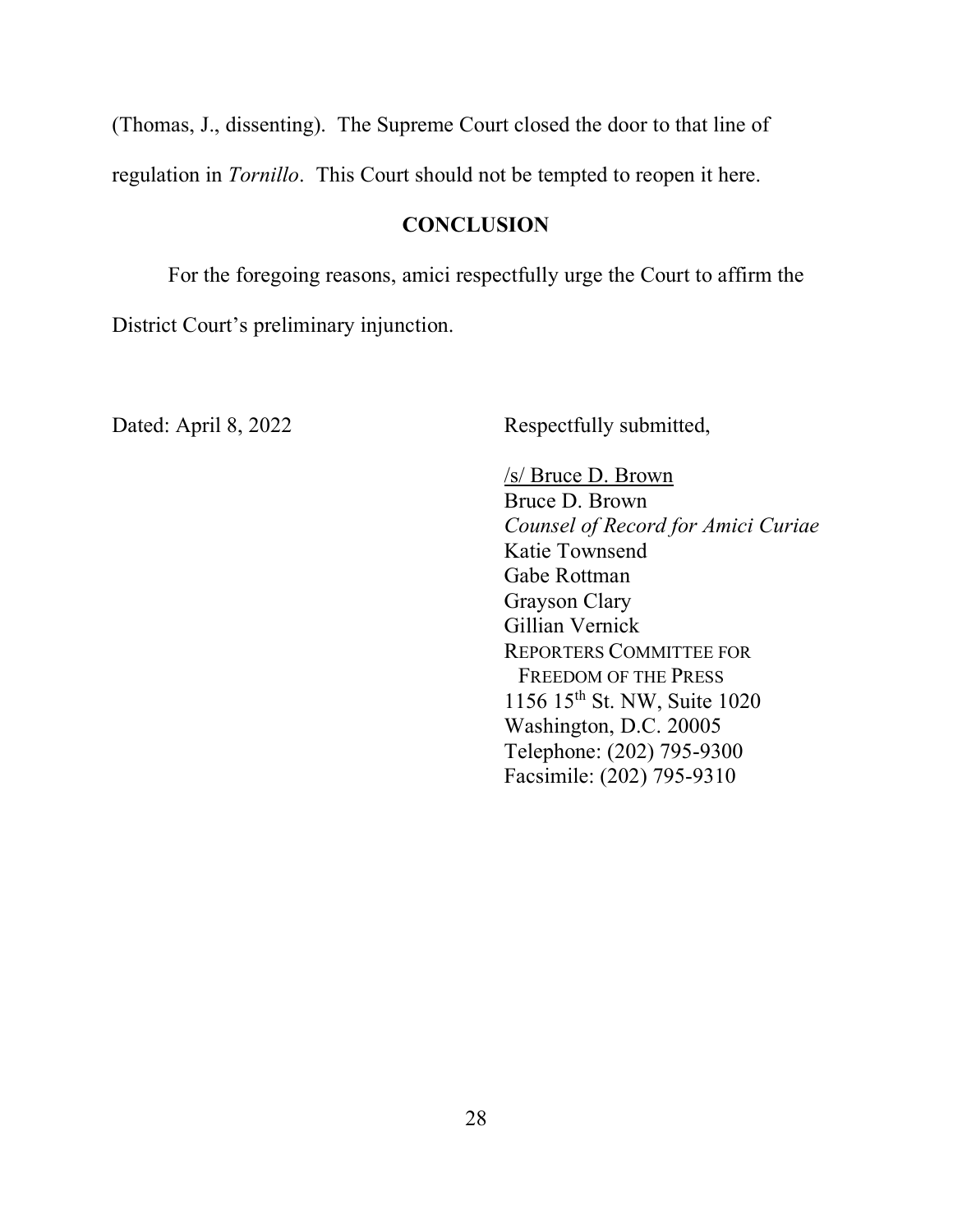#### **CERTIFICATE OF COMPLIANCE**

1. This brief complies with the type-volume limitations of Fed. R. App.  $29(a)(5)$  and Fed. R. App. P.  $32(a)(7)$  because it contains 6,192 words, excluding the parts of the brief exempted by Fed. R. App. P. 32(f). 2

2. This brief complies with the typeface requirements of Fed. R. App. P.  $32(a)(5)$  and the type-style requirements of Fed. R. App. P.  $32(a)(6)$  because it has been prepared in a proportionally spaced typeface using Microsoft Word in 14 point Times New Roman font.

Dated: April 8, 2022 /s/ Bruce D. Brown

Bruce D. Brown

*Counsel of Record for Amici Curiae*